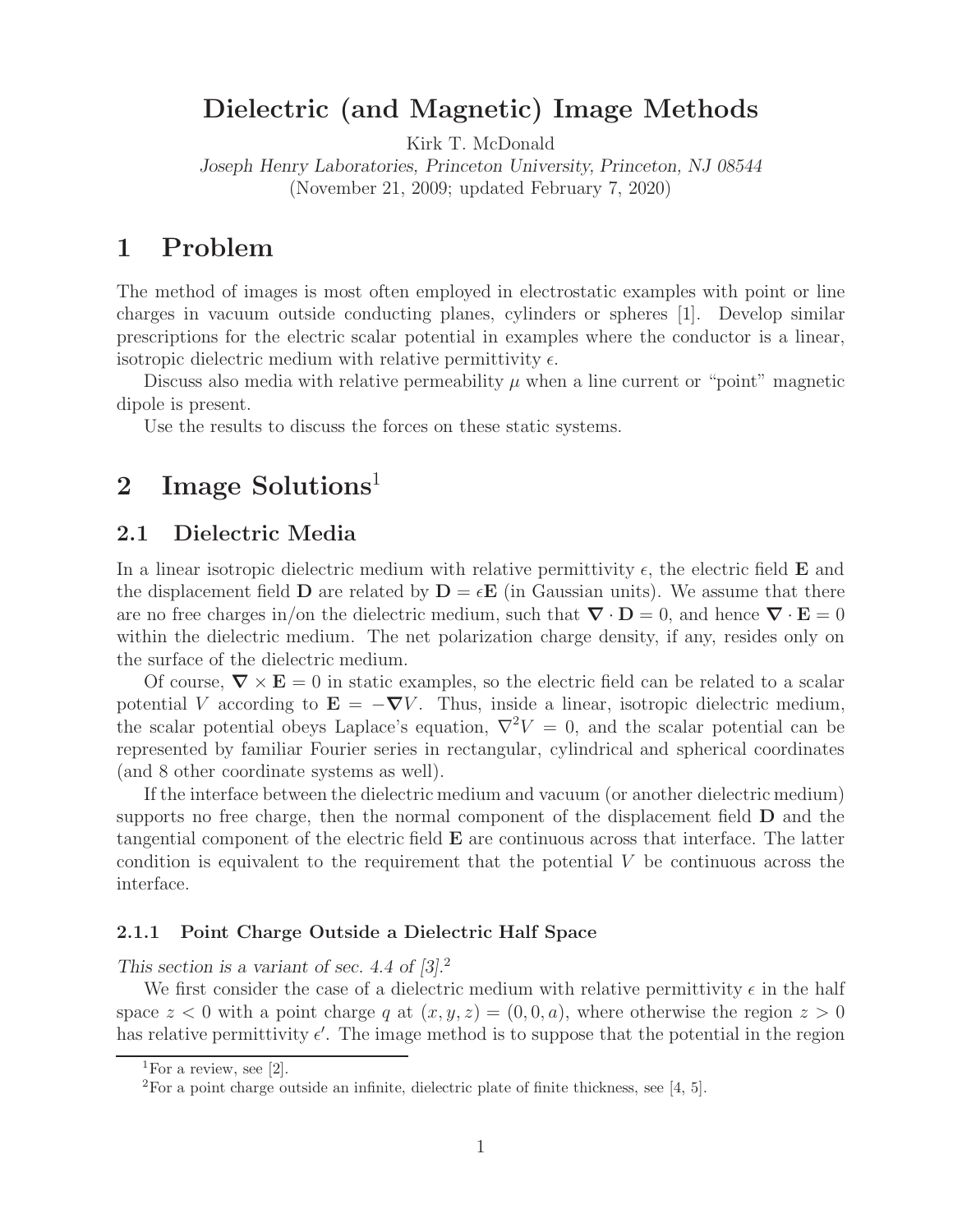$z > 0$  is that due to the original point charge q at  $(0, 0, a)$  plus an image charge q' at  $(0, 0, -b)$ , and that the potential in the region  $z < 0$  is that due to the original point charge plus a point charge  $q''$  at  $(0, 0, c)$ .

We first recall that a "free" electric charge  $q$  in an infinite dielectric medium of relative permittivity  $\epsilon'$  has fields  $\mathbf{D} = \epsilon' \mathbf{E} = q \hat{\mathbf{r}}/r^2$ , because charge  $-q(\epsilon - 1)/\epsilon$  is induced on the adjacent surface of the medium surrounding the charge. This suggests that for the proposed image method, the electric scalar potential at  $(x, 0, z > 0)$  has the form,

$$
V(x, 0, z > 0) = \frac{q}{\epsilon'[x^2 + (z - a)^2]^{1/2}} + \frac{q'}{\epsilon'[x^2 + (z + b)^2]^{1/2}},
$$
\n(1)

and that at  $(x, 0, z < 0)$  could be written as,

$$
V(x, 0, z < 0) = \frac{q}{\epsilon'[x^2 + (z - a)^2]^{1/2}} + \frac{q''}{\epsilon'[x^2 + (z - c)^2]^{1/2}}.
$$
 (2)

Then, continuity of the potential V across the plane  $z = 0$  requires that,

$$
b = c, \qquad \text{and} \qquad q'' = q'. \tag{3}
$$

Continuity of  $D_z$  across the plane  $z = 0$  requires that  $\epsilon' E_z(x, 0, 0^+) = \epsilon E_z(x, 0, 0^-), i.e.,$ 

$$
\epsilon' \frac{\partial V(x,0,0^+)}{\partial z} = \epsilon \frac{\partial V(x,0,0^-)}{\partial z},\tag{4}
$$

$$
\frac{qa}{[x^2+a^2]^{3/2}} - \frac{q'b}{[x^2+b^2]^{3/2}} = \frac{\epsilon}{\epsilon'} \left( \frac{qa}{[x^2+a^2]^{3/2}} + \frac{q'b}{[x^2+b^2]^{3/2}} \right),\tag{5}
$$

which implies that, $3$ 

$$
a = b (= c)
$$
, and  $(q'' =) q' = -q \frac{\epsilon - \epsilon'}{\epsilon + \epsilon'}$ . (6)

The potential and electric field  $\mathbf{E} = \mathbf{D}/\epsilon$  in the region  $z < 0$  are as if the media were vacuum and the original charge q were replaced by charge  $(q + q'')/\epsilon' = 2q/(\epsilon + \epsilon')$ . In the region  $z > 0$  the potential and **E** field are as for the original effective charge  $q/\epsilon'$  plus an effective image charge  $q'/\epsilon' = q''/\epsilon'$ , both in vacuum.<sup>4</sup>

In the limit that  $a = 0$  (such that charge q lies on the interface between the two dielectric media) the electric field is as if the media were vacuum but the charge were  $2q/(\epsilon + \epsilon')$ . Note that the electrical field is radial, and the same in both media despite their differing

<sup>&</sup>lt;sup>3</sup>For a metamaterial with relative permeability  $\epsilon' = -\epsilon$ , eq. (6) diverges (as could its magnetic equivalents (37) and (43) for certain negative relative permeabilities). However, metamaterials can have negative permittivity (and/or permeability) only for nonzero frequencies [6], so technically this divergence cannot occur. It remains possible that metamaterials could lead to large "image" forces at low frequencies [7].

<sup>&</sup>lt;sup>4</sup>The electric field of the image charge q' at  $z = -a$  does not vary as  $q'/\epsilon r^2$  as might be expected for an actual charge at this location, because the image charge represents effects at  $z > 0$  of induced charges at the interface  $z = 0$ . Likewise, the electric field for  $z < 0$  can be written as  $2q \hat{r}_q/(\epsilon' + \epsilon) r_q^2 = q \hat{r}_q/\epsilon_{ave} r_q^2$ .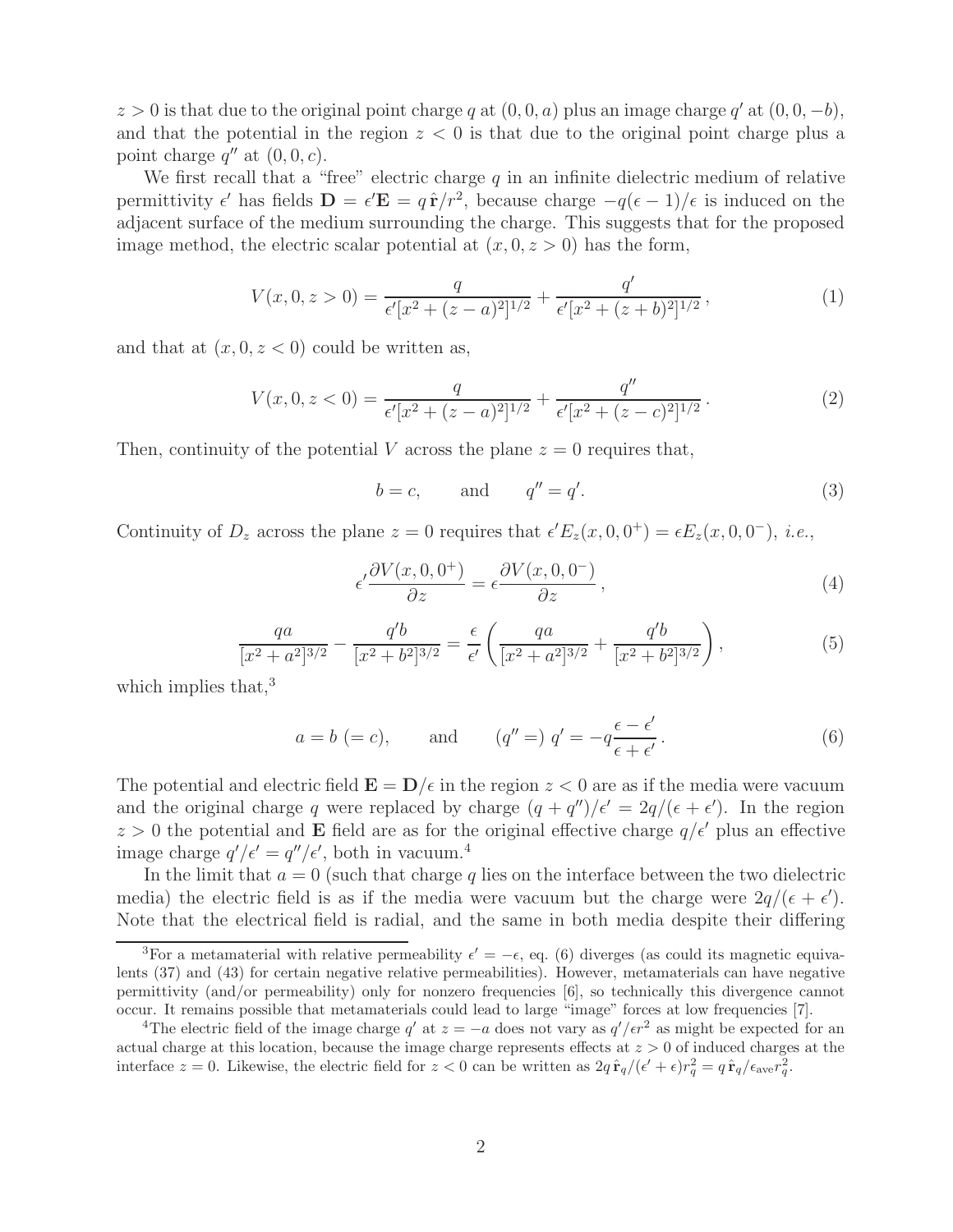permittivities, as is consistent with the requirement that the tangential electric field be continuous at the interface  $z = 0.5$ 

In the limit that  $\epsilon \to \infty$ , while  $\epsilon' \to 1$ , we obtain the image prescription for a point charge above a grounded, conducting plane; the potential above the plane is that due to the original charge plus an image charge  $-q$  at  $(0, 0, -a)$ , and the potential below the plane is zero.

#### **2.1.2 Line Charge and Dielectric Cylinder**

*This section follows secs. 4.04-4.06 of [9]. A solution based on the use of a vector potential* **A** *outside the line charge, where*  $\nabla \cdot \mathbf{D} = 0$  *so we can write*  $\mathbf{D} = \nabla \times \mathbf{A}$  *there, is given in prob. 3, sec. 7 of [10]. See [11] for an extension to case of a time-harmonic line charge.*

We next consider the case of a dielectric cylinder of radius  $a$  and relative permittivity  $\epsilon$  when a thin wire that carries free charge q per unit length is located in a medium with relative permittivity  $\epsilon'$  at distance  $b > a$  from the center of the cylinder.



In this two-dimensional problem we take the axis of the cylinder to be  $z$  axis, and the position of the wire to be  $(r, \theta)=(b, 0)$  in a cylindrical coordinate system  $(r, \theta, z)$ . Then, the

 ${}^{5}$ If we suppose the "point" charge is actually a conducting sphere, some interesting considerations arise. See, for example, prob. 4.39 of [8].

We take the origin of a spherical coordinate system  $(r, \theta, \phi)$  to be at the center of the conducting sphere and the z-axis perpendicular to the planar interface between the regions of dielectric constant  $\epsilon$  and  $\epsilon'$ . Then, the two regions of dielectric material do not include the origin, and both extend to infinity. Within each of these two regions, the electric scalar potential V obeys Laplace's equation,  $\nabla V = 0$ , and is azimuthally symmetric about the  $z$ -axis, so the potential in the two regions can be expressed as series expansions,

$$
V_{\epsilon} = \sum_{n} \frac{A_n}{r^{n+1}} P_n(\cos \theta), \qquad V_{\epsilon'} = \sum_{n} \frac{B_n}{r^{n+1}} P_n(\cos \theta), \tag{7}
$$

where  $P_n(\cos \theta)$  is the Legrendre polynomial of order n.

If R is the radius of the conducting sphere, we have that  $V(R, \theta, \phi) = V_0$ , a constant.

The potential must be continuous across the interface between the two regions, which is satisfied by  $A_n =$  $B_n$ . If so, then the potential outside the conducting sphere has the form  $V(r > R) = \sum_n (A_n/r^{n+1})P_n(\cos \theta)$ . The requirement that  $V(R) = V_0$  tells us that  $A_n = 0$  for  $n \ge 1$  and  $A_0 = V_0R$ . That is,  $V(r > R) = V_0R/r$ , and the lines of electric field **E** are radial with respect to the center of the charged sphere.

However, this conflicts with the image solution found above!

The issue is that the above analysis has not satisfied the condition that **D**<sup>⊥</sup> be continuous across the interface between the two dielectric regions (at which there is no free charge), except in the special case that the center of the conducting sphere lies in the plane of the interface for which  $D_{\perp} = 0$ .

In general, the potential can be continuous across the interface with  $A_n \neq B_n$ , although this is perhaps counterintuitive.

We infer from the image method that if the conducting sphere is entirely within the region of dielectric constant  $\epsilon'$ , then the electric field in that region is not radial, but the electric field in the region of dielectric constant  $\epsilon$  is radial, although not with respect to the center of the conducting sphere.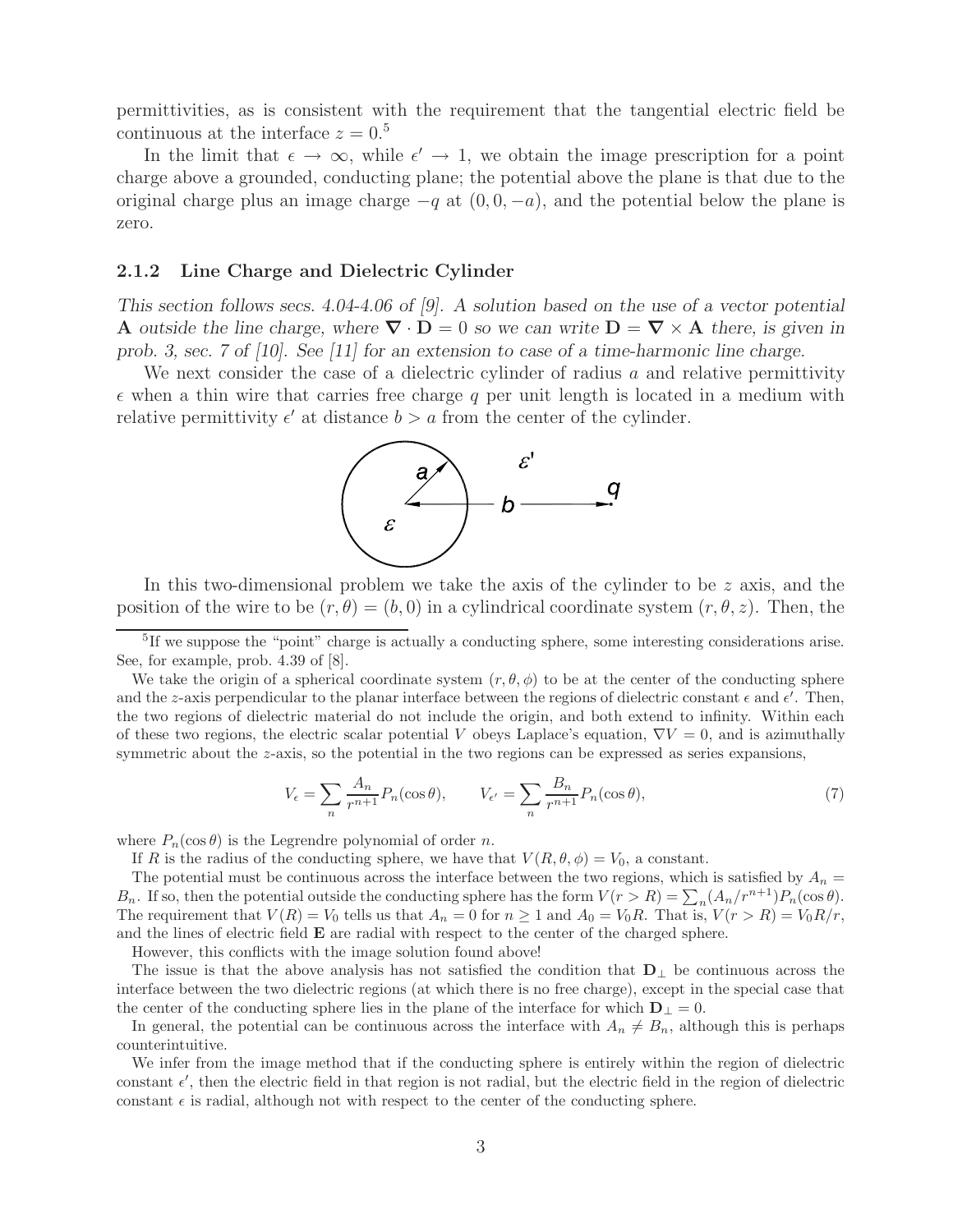potential has the symmetry  $V(r, -\theta) = V(r, \theta)$ , so the Fourier expansion for the potential contains terms in  $\cos n\theta$ , but not  $\sin n\theta$ .

The potential due to the wire in the absence of the dielectric cylinder has the general form,

$$
V_{\text{wire}}(r,\theta) = \begin{cases} a_0 + \sum_{n=1} a_n \left(\frac{r}{b}\right)^n \cos n\theta & (r < b), \\ a_0 + b_0 \ln \frac{r}{b} + \sum_{n=1} a_n \left(\frac{b}{r}\right)^n \cos n\theta & (r > b), \end{cases} \tag{8}
$$

since the potential should not blow up at the origin, should be continuous at  $r = b$ , and can have a logarithmic divergence at infinity. For large  $r$  the electric field due to the wire is  $\mathbf{E}_{\text{wire}} = 2q \hat{\mathbf{r}}/\epsilon' r$ , and the corresponding asymptotic potential is defined to be  $V_{\text{wire}} =$  $-(2q/\epsilon') \ln r$ . Thus,

$$
a_0 = -\frac{2q}{\epsilon'} \ln b, \qquad b_0 = -\frac{2q}{\epsilon'}.
$$
\n(9)

The remaining coefficients  $a_n$  are determined the Maxwell equation  $\nabla \cdot \mathbf{D} = 4\pi \rho_{\text{free}}$  by considering a Gaussian surface (of unit length in  $z$ ) that surrounds the cylindrical shell  $(b, \theta),$ 

$$
4\pi q_{\text{free,in}} = \int \mathbf{D} \cdot d\mathbf{Area} = b\epsilon' \int d\theta \ (E_{r^+} - E_{r^-}). \tag{10}
$$

From this we learn that,

$$
4\pi q \delta(\theta) = b\epsilon'(E_{r^+} - E_{r^-}) = b\epsilon' \left( -\frac{\partial V_{\text{wire}}(b^+)}{\partial r} + \frac{\partial V_{\text{wire}}(b^-)}{\partial r} \right)
$$
  
=  $2q + 2\epsilon' \sum_n na_n \cos n\theta.$  (11)

Multiplying eq. (11) by  $\cos n\theta$  and integrating over  $\theta$  we find that,

$$
a_n = \frac{2q}{\epsilon'n}.\tag{12}
$$

Then, the potential due to the wire can be written as,

$$
V_{\text{wire}}(r,\theta) = \begin{cases} \frac{2q}{\epsilon'}[-\ln b + \sum_{n=1}^{\infty} \frac{1}{n} \left(\frac{r}{b}\right)^n \cos n\theta] & (r < b),\\ \frac{2q}{\epsilon'}[-\ln r + \sum_{n=1}^{\infty} \frac{1}{n} \left(\frac{b}{r}\right)^n \cos n\theta] & (r > b). \end{cases} \tag{13}
$$

When the dielectric cylinder is present it supports a polarization charge density that results in an additional scalar potential which can be expanded in a Fourier series similar to eq. (8),

$$
V_{\text{cylinder}}(r,\theta) = \begin{cases} \sum_{n=1} A_n \left(\frac{r}{a}\right)^n \cos n\theta & (r < a), \\ \sum_{n=1} A_n \left(\frac{a}{r}\right)^n \cos n\theta & (r > a), \end{cases}
$$
(14)

noting that the dielectric cylinder has zero total charge, so its potential goes to zero at large r. The coefficients  $A_n$  can be evaluated by noting that the radial component of the total electric displacement field  $\mathbf{D} = \epsilon \mathbf{E}$  is continuous across the boundary  $r = a$ ,

$$
\epsilon \frac{\partial V(a^{-})}{\partial r} = \epsilon' \frac{\partial V(a^{+})}{\partial r},\tag{15}
$$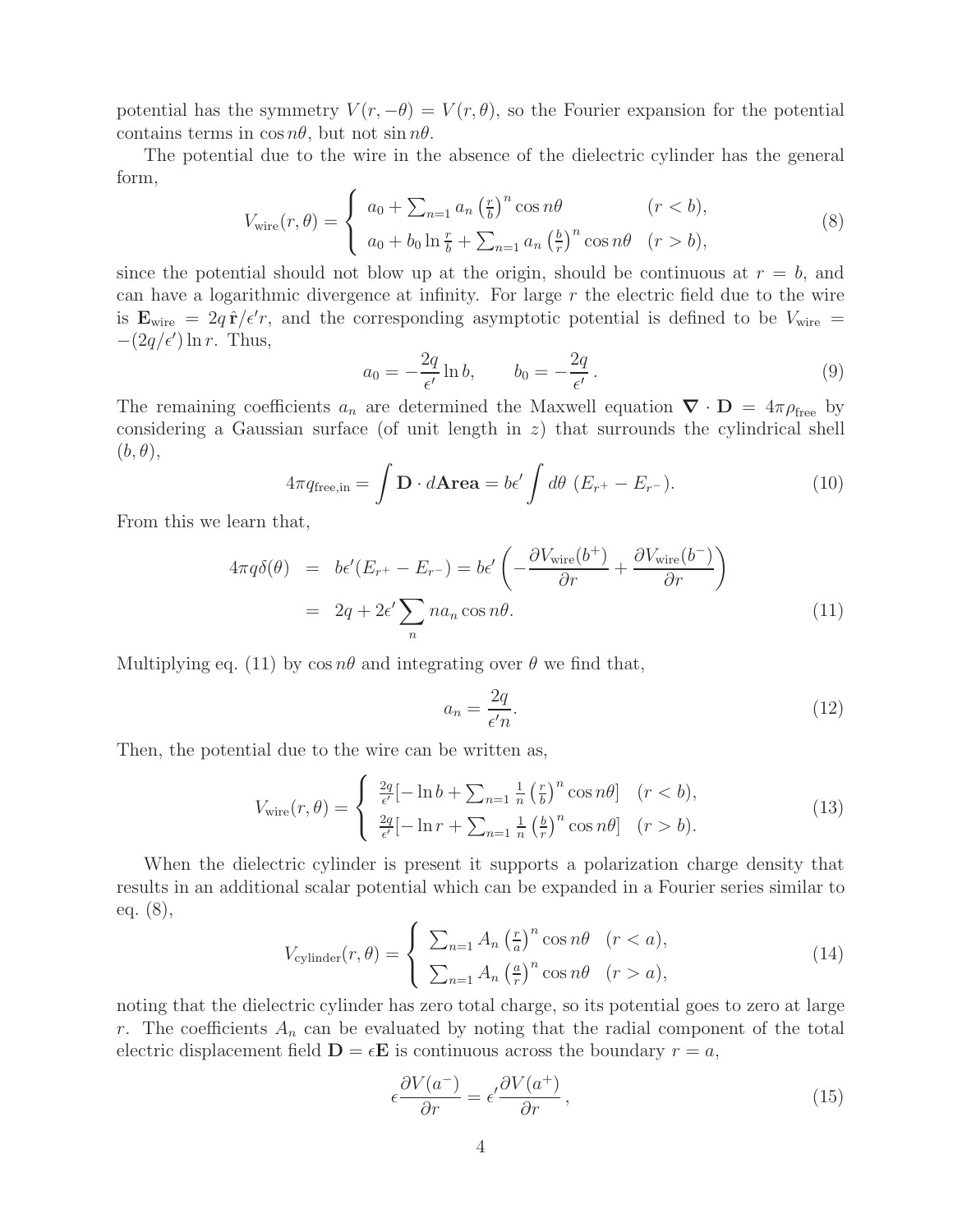$$
\epsilon \sum_{n=1} \left[ \frac{2q}{\epsilon' a} \left( \frac{a}{b} \right)^n + \frac{n A_n}{a} \right] \cos n\theta = \epsilon' \sum_{n=1} \left[ \frac{2q}{\epsilon' a} \left( \frac{a}{b} \right)^n - \frac{n A_n}{a} \right] \cos n\theta, \tag{16}
$$

$$
A_n = -\frac{2q}{\epsilon'n} \frac{\epsilon - \epsilon'}{\epsilon + \epsilon'} \left(\frac{a}{b}\right)^n,\tag{17}
$$

$$
V_{\text{cylinder}}(r,\theta) = \begin{cases} -\frac{2q}{\epsilon'} \frac{\epsilon - \epsilon'}{\epsilon + \epsilon'} \sum_{n=1}^{\infty} \frac{1}{n} \left(\frac{r}{b}\right)^n \cos n\theta & (r < a),\\ \frac{2q}{\epsilon'} \frac{\epsilon - \epsilon'}{\epsilon + \epsilon'} \left(-\ln r\right) - \frac{2q}{\epsilon'} \frac{\epsilon - \epsilon'}{\epsilon + \epsilon'} \left[-\ln r + \sum_{n=1}^{\infty} \frac{1}{n} \left(\frac{a^2/b}{r}\right)^n \cos n\theta\right] & (r > a), \end{cases} (18)
$$

Outside the dielectric cylinder of radius a the total potential  $V_{\text{wire}} + V_{\text{cylinder}}$  is the same as if the media were vacuum and the cylinder were replaced by a wire at the origin of charge  $q(\epsilon - \epsilon')/\epsilon'(\epsilon + \epsilon')$  per unit length, and an oppositely charged wire at  $(r, \theta) = (a^2/b, 0)$ . Inside the cylinder, the potential is, to within a constant, as if charge per unit length  $-q(e \epsilon'$ / $\epsilon'$ ( $\epsilon + \epsilon'$ ) had been added to the effective charge  $q/\epsilon'$  per unit length of the original wire, bringing its effective linear charge density to  $2q/(\epsilon + \epsilon')$ . That is, an image-method holds for this example.

In the limit  $\epsilon \to \infty$ , while  $\epsilon' \to 1$ , we obtain the image prescription for a charged wire outside an neutral, conducting cylinder; the potential outside the cylinder is as if it were replaced by a wire of linear charge density  $-q$  at  $(r, \theta)=(a^2/b, 0)$  plus a wire of line charge density q along the z-axis, and the potential inside the cylinder is constant.

Another limit of interest is that the radius  $a$  of the dielectric cylinder goes to infinity while distance  $d = b - a$  remains constant, such that the dielectric cylinder becomes a half space. For the potential outside the dielectric, the line charge is at depth  $a-a^2/b \rightarrow d$  below the planar surface of the dielectric, as previously found in sec. 2.1.

#### **2.1.3 Point Charge Outside a Dielectric Sphere**

We finally consider the case of a dielectric sphere of radius a and relative permittivity  $\epsilon$  when a point charge q per unit length is located in vacuum at distance  $b > a$  from the center of the cylinder .



In this three-dimensional problem we take the center of the sphere to be the origin, and take the position of the point charge to be  $(r, \theta, \phi)=(b, 0, 0)$  in a spherical coordinate system. The geometry is azimuthally symmetric, so the potential does not depend on coordinate  $\phi$ .

The potential due to the point charge q in the absence of the dielectric sphere has the general form,

$$
V_q(r,\theta,\phi.) = \begin{cases} \sum_{n=0} a_n \left(\frac{r}{b}\right)^n P_n(\cos\theta) & (r < b), \\ \sum_{n=0} a_n \left(\frac{b}{r}\right)^{n+1} P_n(\cos\theta) & (r > b), \end{cases} \tag{19}
$$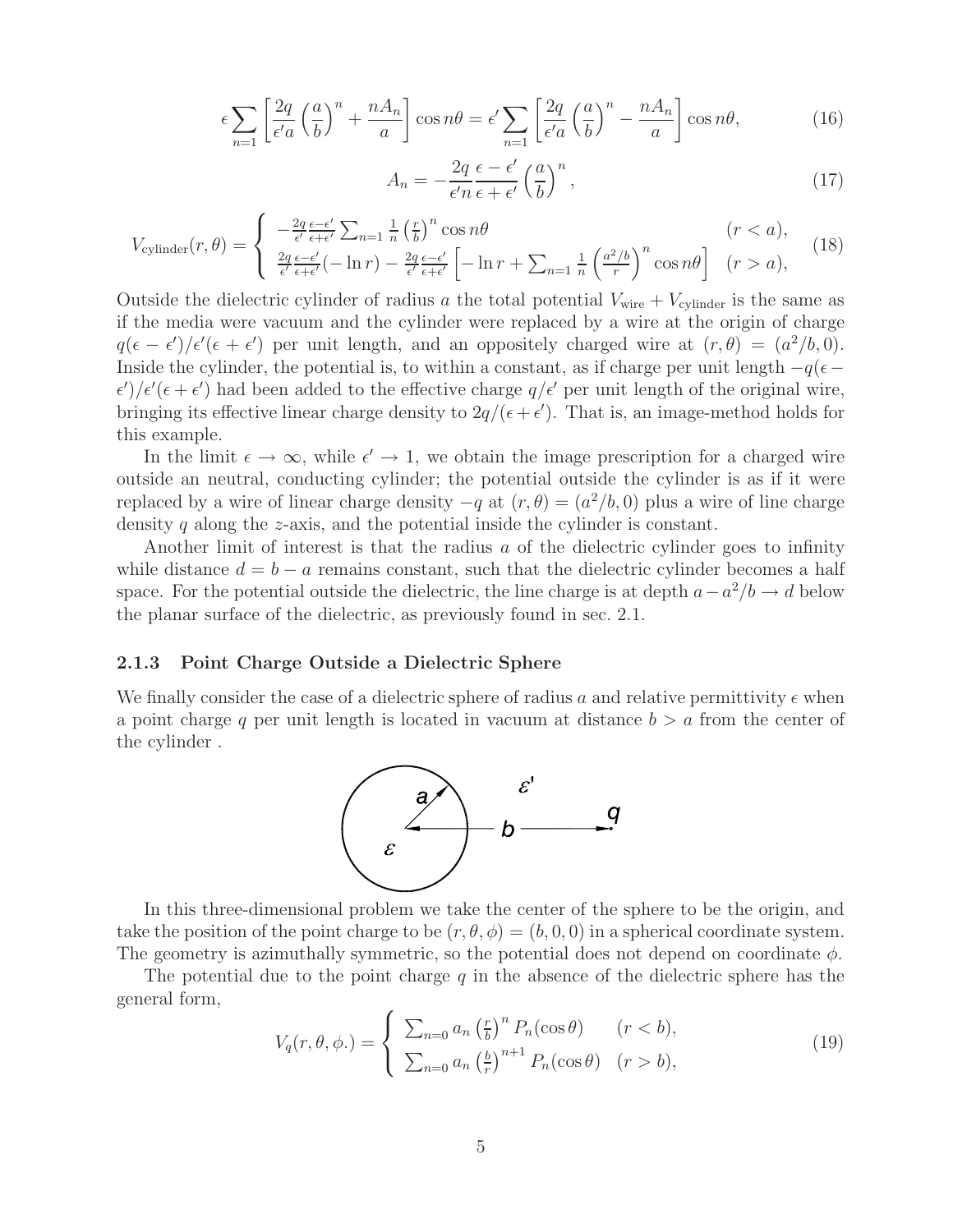where the  $P_n$  are Legendre polynomials of integer order. The coefficients  $a_n$  are determined the Maxwell equation  $\nabla \cdot \mathbf{D} = 4\pi \rho_{\text{free}}$  by considering a Gaussian surface that surrounds the spherical shell  $(b, \theta, \phi)$ ,

$$
4\pi q_{\text{free,in}} = \int \mathbf{D} \cdot d\mathbf{Area} = 2\pi b^2 \epsilon' \int_{-1}^1 d\cos\theta \ (E_{r^+} - E_{r^-}). \tag{20}
$$

From this we learn that,

$$
2q \delta(\cos \theta) = b^2 \epsilon'(E_{r^+} - E_{r^-}) = b^2 \epsilon' \left( -\frac{\partial V_q(b^+)}{\partial r} + \frac{\partial V_q(b^-)}{\partial r} \right)
$$

$$
= b \sum_n (2n+1) a_n P_n(\cos \theta). \tag{21}
$$

Multiplying eq. (21) by  $P_n(\cos \theta)$  and integrating over  $\cos \theta$ , we find,

$$
a_n = \frac{q}{\epsilon'b} \,. \tag{22}
$$

Then, the potential due to the charge  $q$  can be written as,

$$
V_q(r,\theta) = \begin{cases} \frac{q}{\epsilon'b} \sum_{n=0}^{\infty} \left(\frac{r}{b}\right)^n P_n(\cos\theta) & (r < b),\\ \frac{q}{\epsilon'b} \sum_{n=0}^{\infty} \left(\frac{b}{r}\right)^{n+1} P_n(\cos\theta) = \frac{q}{\epsilon'r} \sum_{n=0}^{\infty} \left(\frac{b}{r}\right)^n P_n(\cos\theta) & (r > b), \end{cases}
$$
(23)

When the dielectric sphere is present it supports a surface polarization charge density that results in an additional scalar potential which can be expanded in a Fourier series similar to eq. (19),

$$
V_{\text{sphere}}(r,\theta) = \begin{cases} \sum_{n=0} A_n \left(\frac{r}{a}\right)^n P_n(\cos\theta) & (r < a), \\ \sum_{n=0} A_n \left(\frac{a}{r}\right)^{n+1} P_n(\cos\theta) & (r > a). \end{cases} \tag{24}
$$

The coefficients  $A_n$  can be evaluated by noting that the radial component of the total electric displacement field  $\mathbf{D} = \epsilon \mathbf{E}$  is continuous across the boundary  $r = a$ ,

$$
\epsilon \frac{\partial V(a^{-})}{\partial r} = \epsilon' \frac{\partial V(a^{+})}{\partial r},\tag{25}
$$

$$
\epsilon \sum_{n=0} \left[ \frac{nq}{\epsilon' ab} \left( \frac{a}{b} \right)^n + \frac{n A_n}{a} \right] P_n(\cos \theta) = \epsilon' \sum_{n=0} \left[ \frac{nq}{\epsilon' ab} \left( \frac{a}{b} \right)^n - \frac{(n+1) A_n}{a} \right] P_n(\cos \theta), \tag{26}
$$

$$
A_n = -\frac{q}{\epsilon'b}(\epsilon - 1)\frac{n}{n(\epsilon + 1) + 1} \left(\frac{a}{b}\right)^n,\tag{27}
$$

$$
V_{\text{sphere}}(r,\theta) = \begin{cases} -\frac{q}{\epsilon'b}(\epsilon-1) \sum_{n=0} \frac{n}{n(\epsilon+1)+1} \left(\frac{r}{b}\right)^n P_n(\cos\theta) & (r < a),\\ -\frac{qa}{\epsilon'a^2/b}(\epsilon-1) \sum_{n=0} \frac{n}{n(\epsilon+1)+1} \left(\frac{a^2/b}{r}\right)^{n+1} P_n(\cos\theta) & (r > a), \end{cases} \tag{28}
$$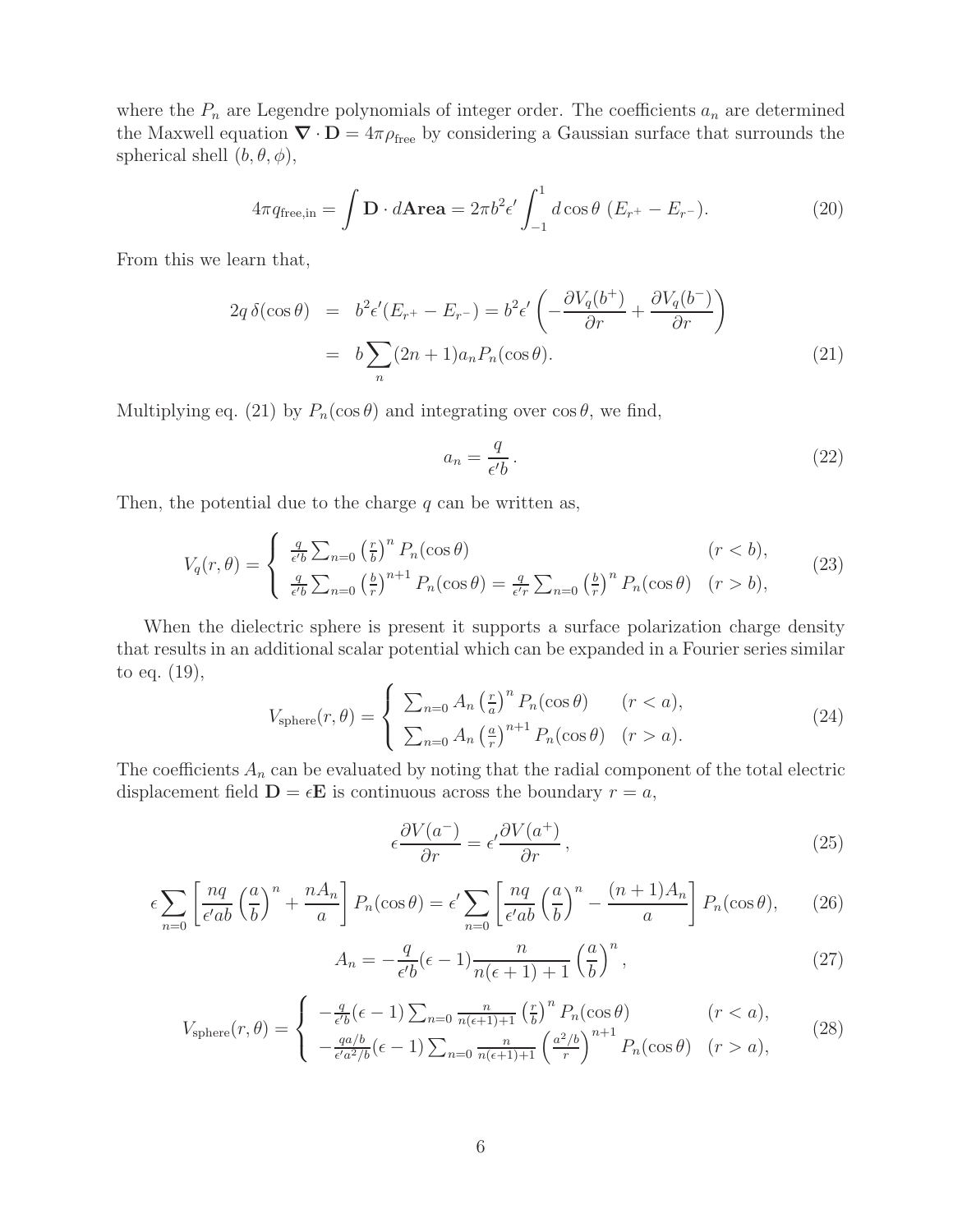The potential of the dielectric sphere does not quite have the form of the potential due to point charges. Hence, there is no general image method for the case of a point charge outside a dielectric sphere.<sup>6</sup>

In the limit  $\epsilon \to \infty$  while  $\epsilon' \to 1$  we do obtain the image prescription for a point charge outside an neutral, conducting sphere; the potential outside the cylinder is as if it were replaced by a point charge  $-qa/b$  at  $(r, \theta, \phi) = (a^2/b, 0, 0)$  plus a charge  $qa/b$  at the origin, and the potential inside the sphere is constant.

### **2.2 Conducting Dielectric Media**

In general a dielectric medium has a small electrical conductivity  $\sigma$ . Then, if an electric field exists inside the medium, a free-current density flows according to,

$$
\mathbf{J}_{\text{free}} = \sigma \mathbf{E} = \frac{\sigma \mathbf{D}}{\epsilon},\tag{29}
$$

where  $\epsilon$  is the (relative) permittivity.<sup>7</sup> Conservation of free charge can then be expressed as,

$$
\frac{\partial \rho_{\text{free}}}{\partial t} = -\nabla \cdot \mathbf{J}_{\text{free}} = -\frac{\sigma \nabla \cdot \mathbf{D}}{\epsilon} = -\frac{4\pi \sigma}{\epsilon} \rho_{\text{free}},\tag{30}
$$

such that in the absence of an energy flow to maintain the electric field, the free charge distribution decays according to,

$$
\rho_{\text{free}}(t) = \rho_0 \, e^{-t/\tau}.\tag{31}
$$

with time constant  $\tau = \epsilon/4\pi\sigma$ . For metals this time constant is so short that the above calculation should be modified to include wave motion [18], but for dielectric with low conductivity this approximation is reasonable.

If an external charge is brought near a conducting dielectric medium, the potentials and associated charge distributions found in sec. 2 apply only for times small compared to the relaxation time  $\tau$ . At longer times the medium behaves like a static conductor, with zero internal electric field, for which the potentials and charge distributions are the familiar versions for good conductors. For example, glass has (relative) dielectric constant  $\approx 4$  and electrical conductivity  $\approx 10^{-4}$  Gaussian units, and hence  $\tau_{\text{glass}} \approx 1$  hour. Rock has conductivity  $\sigma \approx 10^6$  Gaussian units, and hence  $\tau_{\text{rock}} \approx 1 \,\mu\text{s}$ .

If the time structure of the external charges and currents is known, it is preferable to perform a full time-domain analysis. For a review, see [19]. For an incident wave of angular frequency  $\omega$  the medium can be approximated as a good conductor if  $\omega \ll 1/\tau$  and as a nonconductor if  $\omega \gg 1/\tau$ . For frequencies high enough that the medium is a "good conductor", the waves are attenuated as they penetrate into the medium over the skin depth,

 ${}^{6}$ It was found by Neumann in 1883 [12] that the problem of a point charge inside/outside a dielectric sphere can be solved by an image point charge together with an image line charge outside/inside the sphere. However, this result was little known until rediscovered by Lindell (1992) [13, 14], and then re-rediscovered by Norris in 1995 [15].

<sup>7</sup>For a steady-state example of a conducting dielectric, see [16]. For examples of steady currents in twoand three-dimensional conducting media in which image methods are relevant, see [17].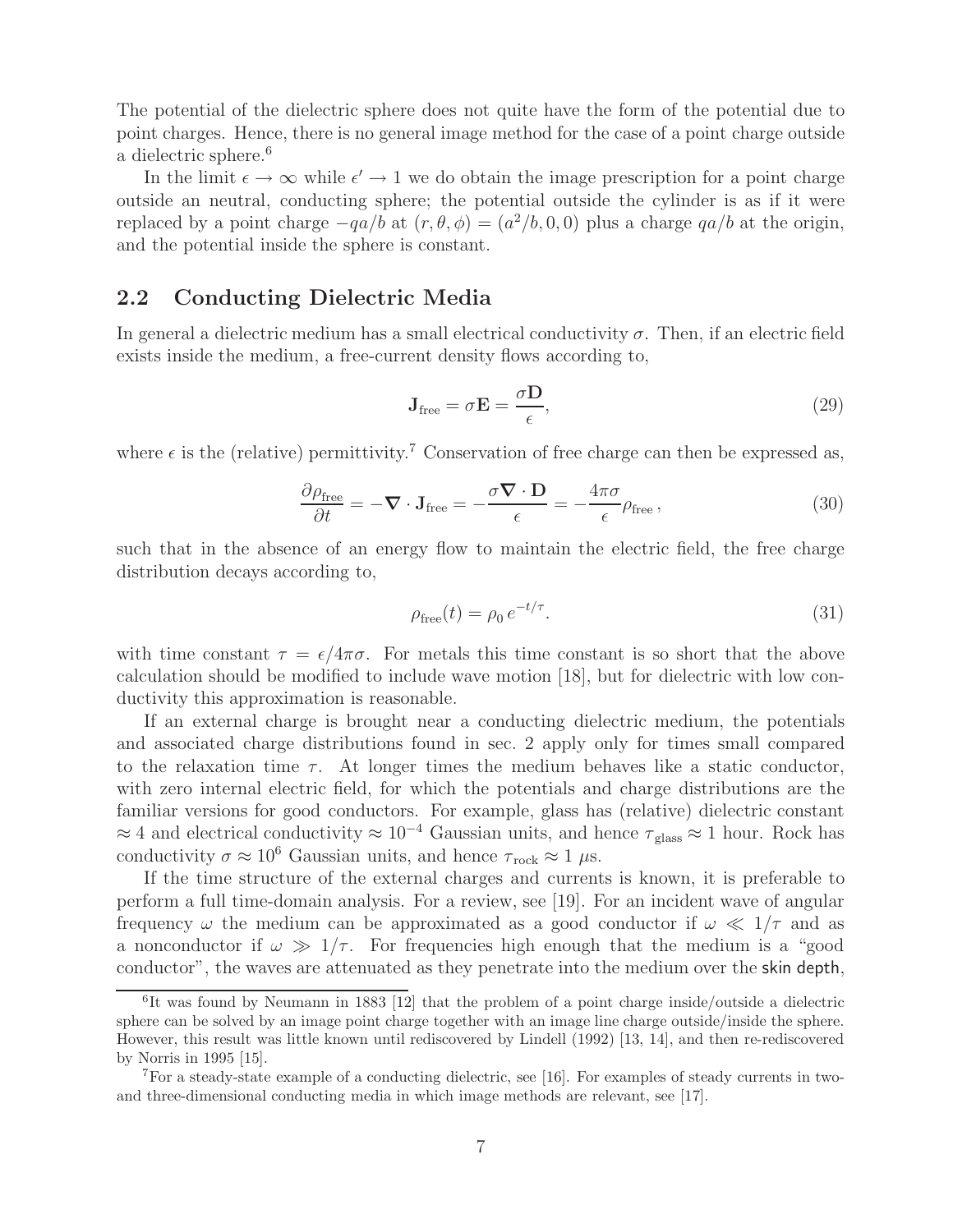$d = c/\sqrt{2\pi\mu\omega\sigma}$ , where  $\mu$  if the relative permeability of the medium. When  $\omega \approx 1/\tau$ ,  $\delta \approx \sqrt{\epsilon/\mu} c/2\pi\sigma$ , which provides an estimate of the maximum distance a transient field can penetrate into the medium.<sup>8</sup> For glass, this maximum depth is very large, but for rock is of order 1 m.

#### **2.3 Permeable Media**

So far as is presently known, (Gilbertian) magnetic charges do not exist in Nature,<sup>9</sup> and all magnetic fields can be associated with (Ampèrian) electrical currents. The magnetic moments of elementary particles, nuclei and atoms are quantum effects, not well described in "classical" electrodynamics, where one characterizes their presence in macroscopic media by the density **M** of magnetic moments. Noting that  $\mathbf{B} = \mathbf{H} + 4\pi\mathbf{M}$  and that  $\nabla \cdot \mathbf{B} = 0$ , one can define an effective magnetic charge density according to  $\rho_{m,\text{eff}} = -\nabla \cdot \mathbf{M}$ , such that  $\nabla \cdot \mathbf{H} = 4\pi \rho_{m,\text{eff}}$ , but isolated effective magnetic charges do not exist and the effective magnetic charge density is only an alternative representation of Ampèrian currents in bulk matter.<sup>10</sup> Furthermore,  $\rho_{m,eff} = 0$  inside linear, isotropic magnetic media, where  $\mathbf{B} = \mu \mathbf{H}$ , and one can speak only of an surface density of effective magnetic charges.

We first consider (secs. 2.3.1-2) image methods for permeable media in two-dimensional cases with a line conduction current I parallel to the z-axis, and then we turn (sec. 2.3.3) to three-dimensional examples with permanent magnetism.

Away from the line current,  $\nabla \times \mathbf{H} = 0$ , so we could write  $\mathbf{H} = -\nabla \Phi_M$  where  $\Phi_M$  is a scalar potential. However, when conduction currents are present it seems better to work with the vector potential **A**, such that  $\mathbf{B} = \nabla \times \mathbf{A}$ . We recall that for a current I along the z-axis in a medium of relative permeability  $\mu'$ , the magnetic field is  $\mathbf{B} = \mu' \mathbf{H} = 2\mu' I \tilde{\boldsymbol{\theta}}/c r$ , so the vector potential is  $\mathbf{A} = -(2\mu'I/c) \ln r \hat{\mathbf{z}}$ .

#### **2.3.1 Line Current Outside a Permeable Half Space**

We first consider the case of a medium with relative permeability  $\mu$  in the half space  $x < 0$ with a line current I at  $(x, y)=(a, 0)$ , where otherwise the region  $x > 0$  has relative permeability  $\mu'$ . The image method is to suppose that the vector potential in the region  $x > 0$  is that due to the original current I at  $(a, 0)$  plus an image current I' at  $(-a, 0)$ , and that the potential in the region  $x < 0$  is that due to the original point current plus additional current  $I''$  also at  $(a, 0)$ .

According to the suggested image method, the vector potential at  $x > 0$  can be written as,

$$
A_z(x>0) = -\frac{\mu'I}{c} \ln[(x-a)^2 + y^2] - \frac{\mu'I'}{c} \ln[(x+a)^2 + y^2],
$$
\n(32)

and that at  $x < 0$  as,

$$
A_z(x<0) = -\frac{\mu'(I+I'')}{c} \ln[(x-a)^2 + y^2].
$$
\n(33)

<sup>8</sup>Compare eq. (7.70) of [3]. This argument seems to have disappeared from the  $3<sup>rd</sup>$  edition.

<sup>9</sup>For a discussion of electrodynamics if magnetic charges existed, see, for example, [20].

 $10$ However, one should not associate a magnetization or effective magnetic charges with "free" conduction currents. Attempts to do this lead to confusions as exhibited in [21]. See also [22, 23].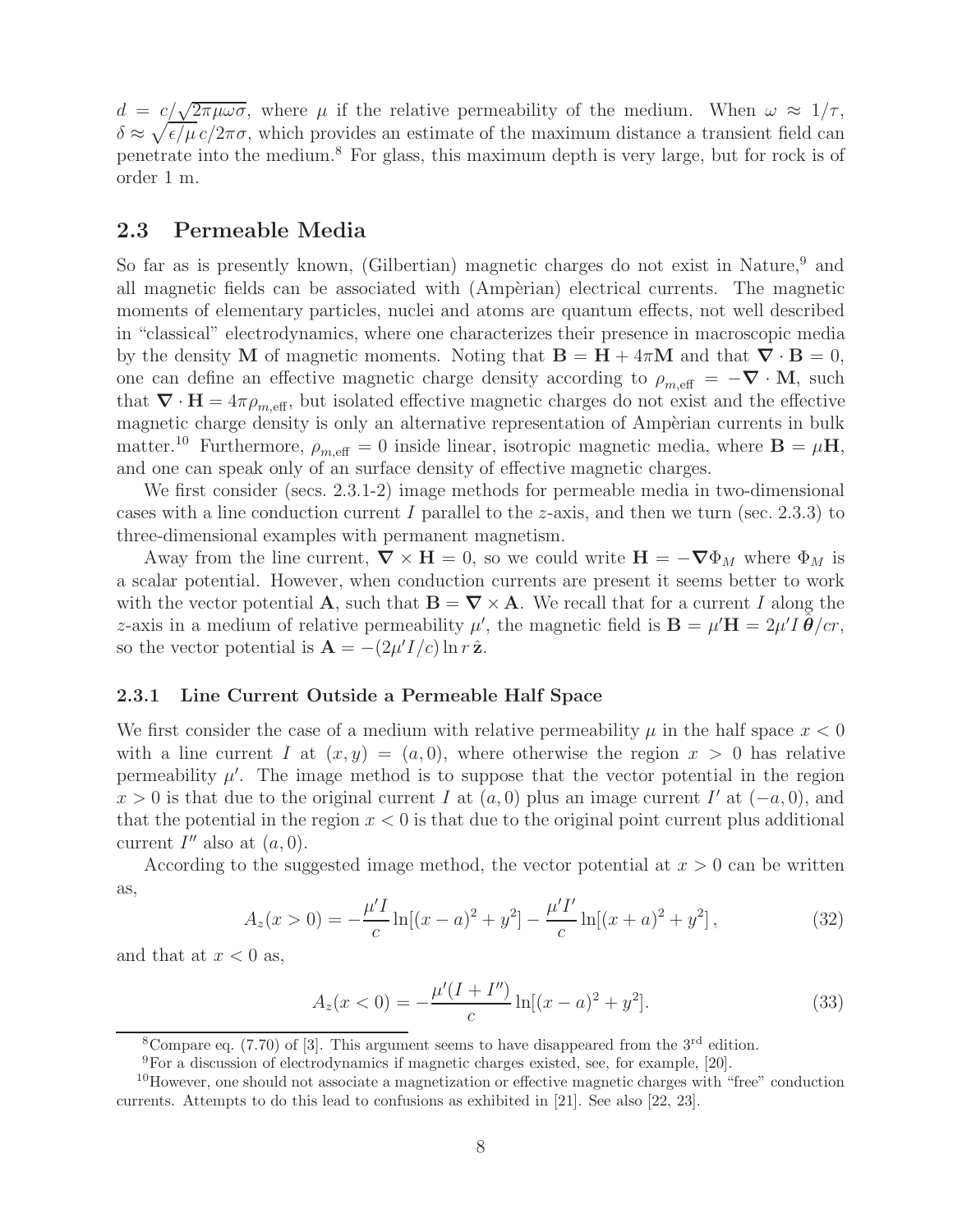Then, continuity of the potential across the plane  $x = 0$  requires that,

$$
I'' = I'.\tag{34}
$$

Continuity of  $H_y$  across the plane  $x = 0$  requires that,

$$
H_y(x = 0^+) = \frac{B_y(x = 0^+)}{\mu'} = -\frac{1}{\mu'} \frac{\partial A_z(x = 0^+)}{\partial x} = H_y(x = 0^-) = -\frac{1}{\mu} \frac{\partial A_z(x = 0^-)}{\partial x}, \quad (35)
$$

$$
\mu(I - I') = \mu'(I + I''),\tag{36}
$$

which implies that,

$$
I'' = I' = I \frac{\mu - \mu'}{\mu + \mu'}.
$$
\n(37)

The vector potential and **B** field in the region  $x < 0$  are as if that region were vacuum and the original current I were replaced by an effective current  $\mu'(I + I'') = 2\mu\mu'I/(\mu + \mu')$ . In the region  $x > 0$  the potential and **B** field are as if due to an effective current  $\mu' I$  at  $x = a$ and an effective image current  $\mu' I'$  at  $x = -a$ , both in vacuum.

In the limit that  $a = 0$  (such that current q lies on the interface between the two permeable media) the **H** field is as if the media were vacuum but the current were  $2\mu' I/(\mu + \mu')$ . The magnetic field is radial, and **H** is the same in both media despite their differing permittivities, as is consistent with the requirement that the tangential **H** field be continuous at the interface  $x=0.$ 

In the limit that  $\mu \to 0$ , while  $\mu' \to 1$ , we obtain the image prescription for a line current at  $x = a$  above a grounded, conducting plane  $x = 0$ ; the potential above the plane is that due to the original current plus an image current  $-I$  at  $x = -a$ , and the potential below the plane is zero. *Note that a perfect conductor is a kind of limit of a permeable medium as*  $\mu \to 0$ , while being a kind of limit of a dielectric medium as  $\epsilon \to \infty$ .

#### **2.3.2 Line Current and Permeable Cylinder**

We next consider the case of a cylinder of radius a and relative permittivity  $\mu$  when a thin wire that carries charge  $I$  per unit length is located in a medium with relative permeability  $\mu'$  distance  $b > a$  from the center of the cylinder.



Following the success of the image method in secs. 2.1.1-2 and 2.3.1, we anticipate that outside the cylinder the vector potential and **B** field are the same as if all media were vacuum and the cylinder is replaced by a wire at the origin of effective current  $-\mu' I(\mu - \mu')/(\mu + \mu')$ , and an opposite current at  $(r, \theta)=(a^2/b, 0)$ . Of course, the effective current due to the original wire is  $\mu' I$  when the media are imagined to be vacuum. Inside the cylinder, the potential is as if current  $I(\mu - \mu')/(\mu + \mu')$  had been added to that of the original wire, bringing its effective current (as if in vacuum) to  $2\mu I/(\mu + \mu')$ .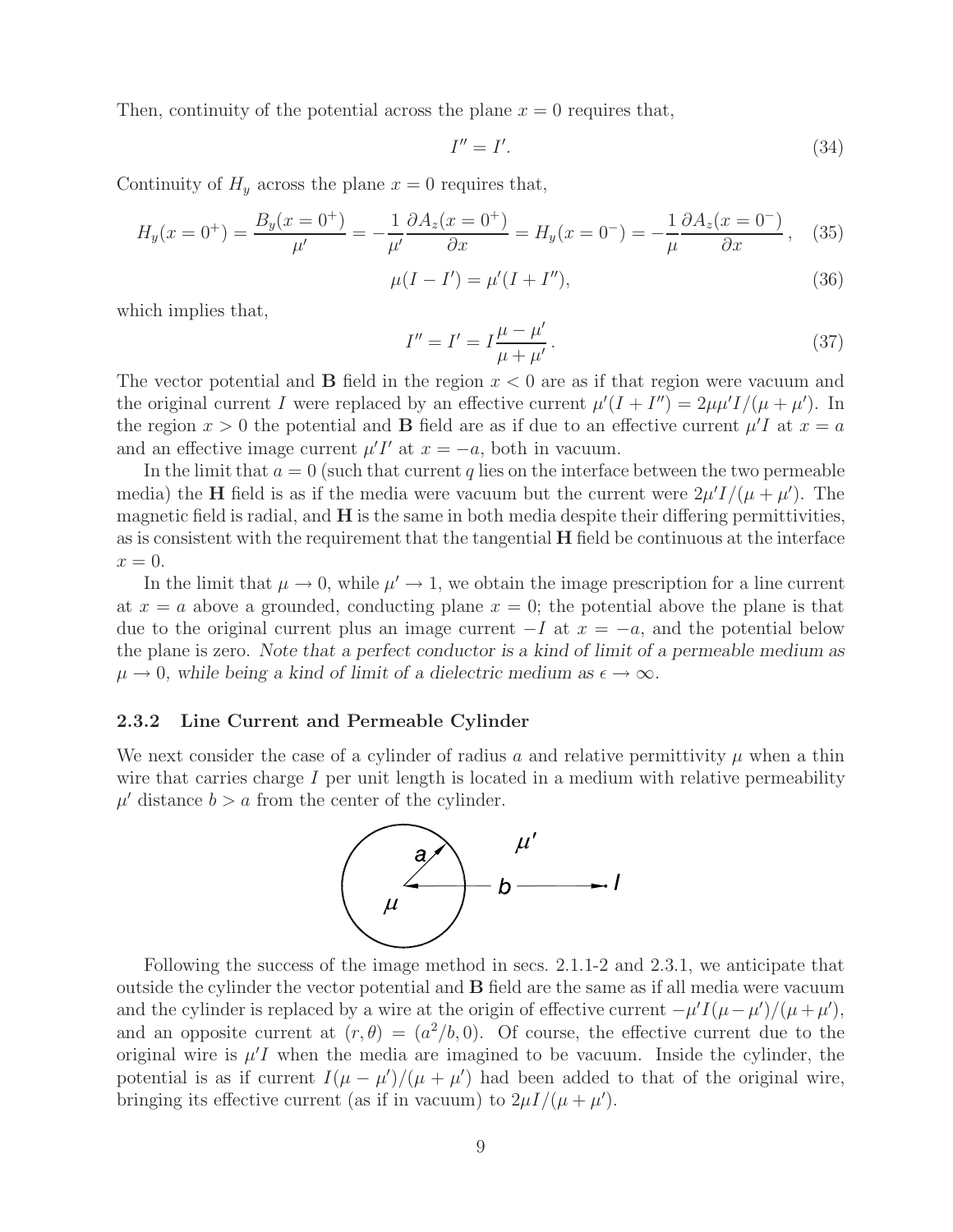In the limit  $\mu \to 0$  with  $\mu' \to 1$  we obtain the image prescription for a linear current I outside a perfectly conducting cylinder; the vector potential and magnetic fields outside the cylinder is as if it were replaced by a current  $-I$  at  $(r, \theta)=(a^2/b, 0)$  plus a current I along the z-axis, and the potential inside the cylinder is constant.<sup>11,12</sup>

#### **2.3.3 Point Magnetic Charge, and Point Magnetic Dipole, Outside a Permeable Half Space**

In this section we consider permanent magnets in vacuum that are outside a permeable half space  $z < 0$  in which the (relative) permeability is  $\mu$ .

We begin with the case of a point magnetic charge  $q_M$  (even though these don't seem to exist in Nature) at  $(x, y, z) = (0, 0, a)$ . As in sec. 2.1.1, the image method is to suppose that the magnetic scalar potential  $\Phi_M$  in the region  $z > 0$  is that due to the original point charge  $q_M$  at  $(0, 0, a)$  plus an image charge  $q'_M$  at  $(0, 0, -b)$ ,

$$
\Phi_M(x,0,z>0) = \frac{q_M}{[x^2 + (z-a)^2]^{1/2}} + \frac{q'_M}{[x^2 + (z+b)^2]^{1/2}},
$$
\n(38)

and that the potential in the region  $z < 0$  (inside the permeable half space) is that due to the original point charge plus a point charge  $q''_M$  at  $(0, 0, c)$ ,

$$
\Phi_M(x,0,z<0) = \frac{q_M}{[x^2 + (z-a)^2]^{1/2}} + \frac{q_M''}{[x^2 + (z-c)^2]^{1/2}},
$$
\n(39)

Continuity of the potential  $\Phi_M$  across the plane  $z = 0$  requires that,

$$
b = c, \qquad \text{and} \qquad q_M'' = q_M'.
$$
\n<sup>(40)</sup>

Continuity of  $B_z$  across the plane  $z = 0$  requires that  $B_z(x, 0, 0^+) = H_z(x, 0, 0^+) = B_z(x, 0, 0^-) =$  $\mu H_z(x,0,0^-), i.e.,$ 

$$
\frac{\partial \Phi_M(x,0,0^+)}{\partial z} = \mu \frac{\partial \Phi_M(x,0,0^-)}{\partial z},\tag{41}
$$

$$
\frac{q_M a}{[x^2 + a^2]^{3/2}} - \frac{q'_M b}{[x^2 + b^2]^{3/2}} = \mu \left( \frac{q_M a}{[x^2 + a^2]^{3/2}} + \frac{q'_M b}{[x^2 + b^2]^{3/2}} \right),\tag{42}
$$

which implies that,

$$
a = b = c,
$$
 and  $q''_M = q'_M = -q\frac{\mu - 1}{\mu + 1}.$  (43)

The potential and magnetic field  $H = B/\mu$  in the permeable region  $z < 0$  are as if the media were vacuum and the original magnetic charge  $q_M$  were replaced by charge  $q_M + q''_M =$ 

 $11$ This justifies the choice of signs for the image currents inside the cylinder, as made in the previous paragraph.

<sup>&</sup>lt;sup>12</sup>June 3, 2022. Engineered metamaterials can have  $\mu = -1$ , which leads to unusual behavior. The case of a cylindrical shell with  $\mu = -1$ , and  $\mu' = 1$  inside and outside it, is discussed in [24], where a kind of image solution holds when a current-carrying wire is placed in the cylindrical cavity of the shell.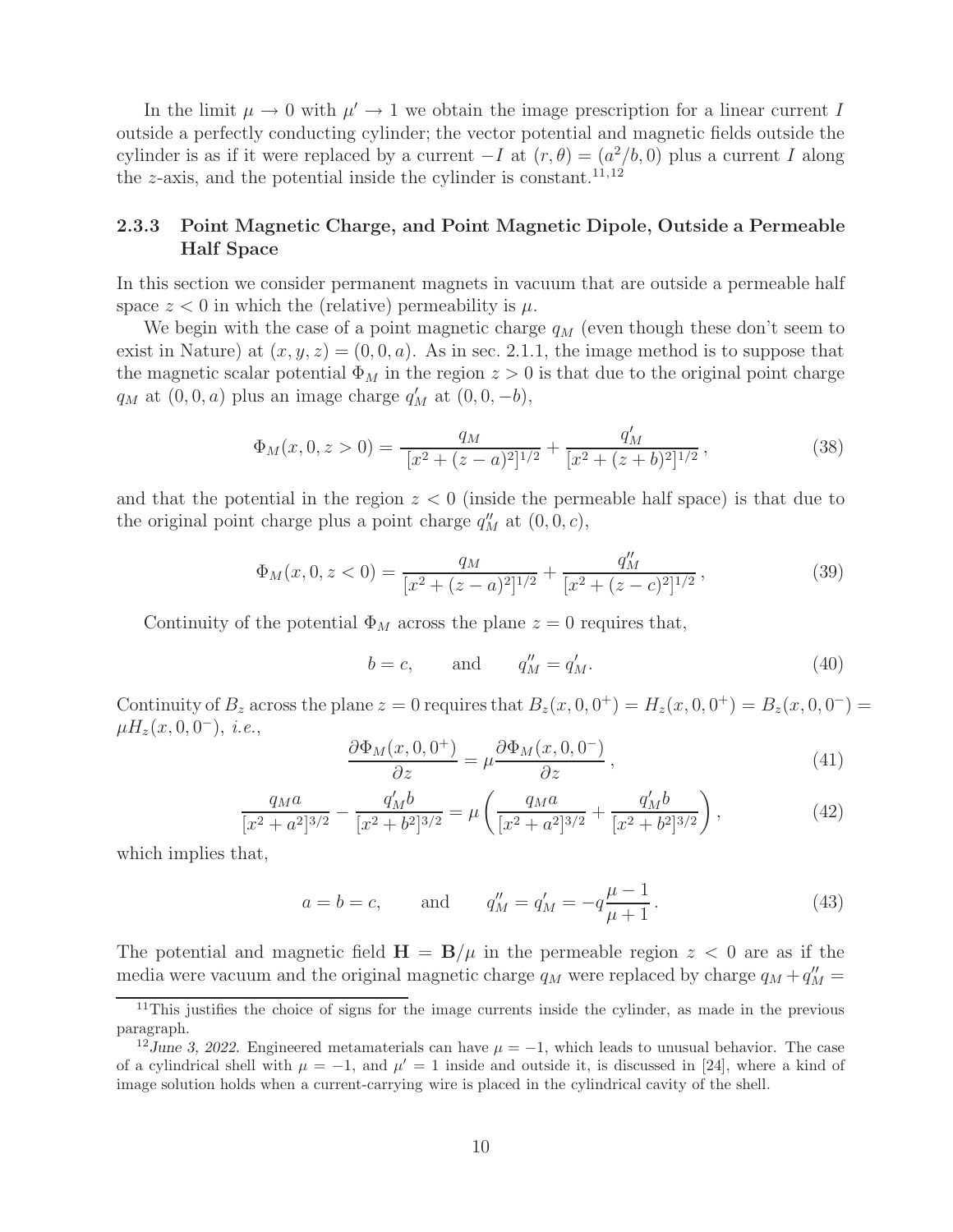$2q/(\mu+1)$ . In the region  $z > 0$  the potential and **B** = **H** fields are as for the original charge  $q_M$  plus an image charge  $q'/\epsilon' = q''/\epsilon'$ , both in vacuum.

In the limit that  $a = 0$  (such that charge  $q_M$  lies on the surface of the permeable medium the **H** field is as if the media were vacuum but the charge were  $2q_M/(\mu + 1)$ . Note that the **H** field is radial, and the same in both media despite their differing permeabilities, as is consistent with the requirement that the tangential component of **H** be continuous at the interface  $z = 0$ .

In the limit that  $\mu \to \infty$ , the potential above the plane is that due to the original charge plus an image charge  $-q$  at  $(0, 0, -a)$ , and the potential below the plane is zero. However, this is not the image prescription for a point magnetic charge above a perfectly conducting plane, where the **B** field must be tangential to the surface of the conduction plane such that the image charge is  $+q_M$  rather than  $-q_M$ . That is, a magnetic charge is attracted to a half space of infinite permeability, but repelled from a perfectly conducting (or superconducting) plane.

A magnetic dipole **m** can be regarded (insofar as we are only considered with its effect outside the dipole) as due to a pair of equal and opposite magnetic charges  $\pm q_M$  separated by distance  $\mathbf{d} = \mathbf{m}/q_M$ . If this dipole is in vacuum outside a permeable half space, then the image method of point magnetic charges tells us that the potential and fields of the dipole in vacuum are as if the permeably medium were also vacuum but with an image magnetic dipole,

$$
\mathbf{m}' = (\mathbf{m}_{\perp} - \mathbf{m}_{\parallel}) \frac{\mu - 1}{\mu + 1}, \quad \text{where} \quad \mathbf{m} = \mathbf{m}_{\perp} + \mathbf{m}_{\parallel}. \tag{44}
$$

And, the **H** field inside the permeable medium is as if the medium were vacuum but the original magnetic dipole had strength  $2m/(\mu + 1)$ .<sup>13</sup>

For a high-permeability medium ( $\mu \gg 1$ ) the image dipole is  $\mathbf{m}' = \mathbf{m}_{\perp} - \mathbf{m}_{\parallel}$ , such that for a permanent magnet with magnetization perpendicular to the surface of the permeable medium, the image magnet has the same magnetization  $\mathbf{m} = \mathbf{m}_{\perp}$  as the actual magnet.

## **3 Forces**

When an object is embedded in a surrounding medium there is an ambiguity as to whether or not forces on the adjacent surface of the medium surrounding the object should be counted at part of the force on the object itself. So, we first consider the dielectric examples of sec. 2.1 where  $\epsilon' = 1$ .

## **3.1 Point Charge Outside a Dielectric Half Space**

#### **3.1.1** - $\epsilon' = 1$

It seems obvious that the force on the charge q at  $z = a$  in the presence of a medium of relative permittivity  $\epsilon$  at  $z < 0$  can be computed as that due to the electric field of the image

<sup>&</sup>lt;sup>13</sup>These results are discussed in  $[2, 25]$ .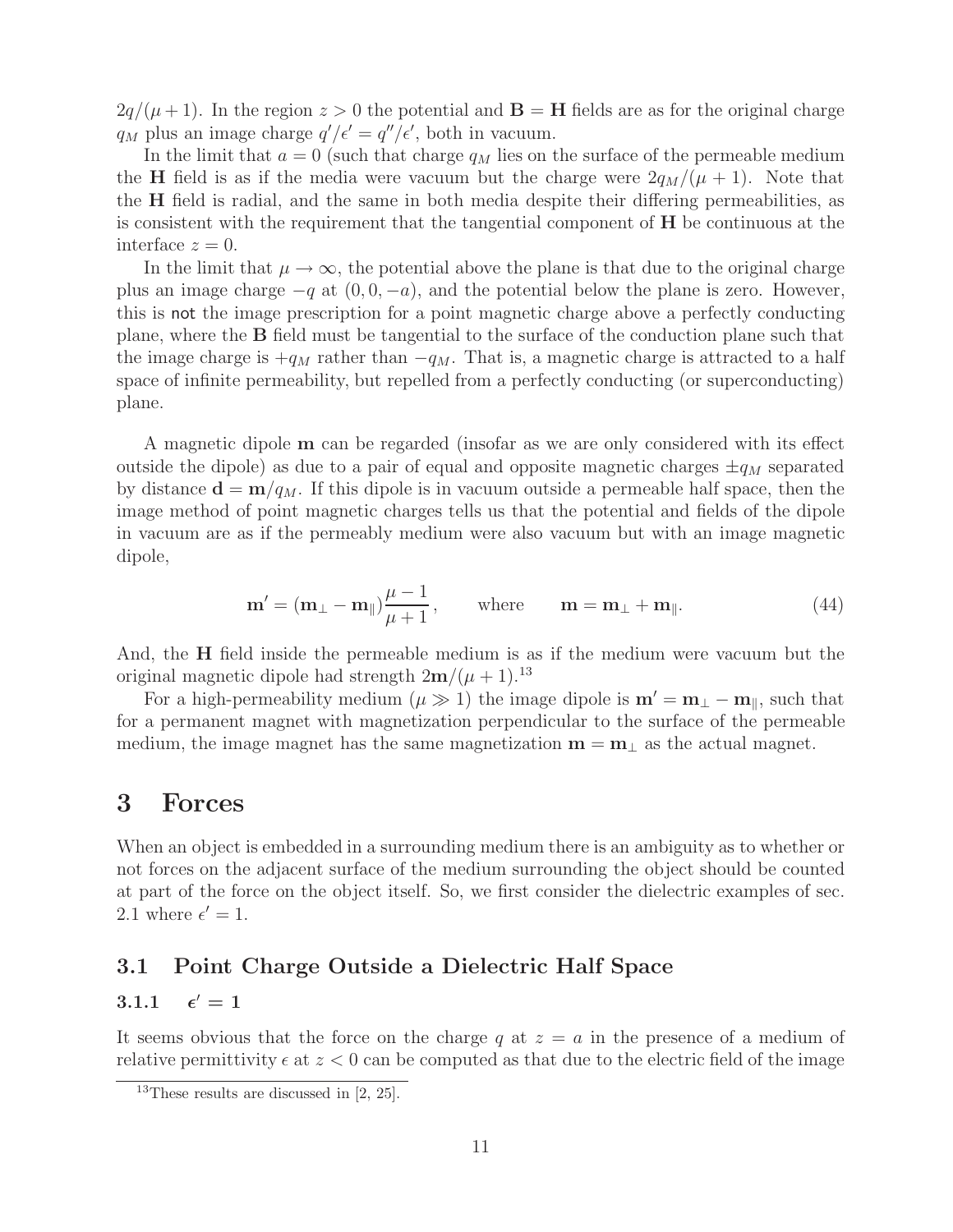charge  $q'$ ,

$$
\mathbf{F}_q = q\mathbf{E}_{q'} = -\frac{q^2}{4a^2}\frac{\epsilon - 1}{\epsilon + 1}\hat{\mathbf{z}},\tag{45}
$$

recalling eq. (6) (for  $\epsilon' = 1$ ).

This force should be equal and opposite to that on the dielectric half space  $z < 0$ .

The medium at  $z < 0$  has no free charge, and the bulk bound charge density  $\rho_{\text{bound}} =$  $-\nabla \cdot \mathbf{P} = -[(\epsilon - 1)/4\pi \epsilon] \nabla \cdot \mathbf{D} = 0$  is also zero for a linear, isotropic medium. However, there exists a nonzero bound charge density on the surface  $z = 0^-$  given by,

$$
\sigma_{\text{bound}}(z = 0^-) = \mathbf{P}(z = 0^-) \cdot \hat{\mathbf{n}} = \frac{\epsilon - 1}{4\pi} E_z(z = 0^-) = -\frac{\epsilon - 1}{4\pi} \frac{2q}{\epsilon + 1} \frac{a}{(r^2 + a^2)^{3/2}},\qquad(46)
$$

recalling that the field inside the dielectric is that due to an effective charge  $2q/(\epsilon+1)$  at  $z = a$ ,

$$
\mathbf{E}(z=0^{-}) = \frac{2q}{(\epsilon+1)(r^2+a^2)^{3/2}}(r\,\hat{\mathbf{r}} - a\,\hat{\mathbf{z}}). \tag{47}
$$

The force on the bound surface charge density is not, however,  $\sigma_{\text{bound}}E_z(z=0^-)$ , but rather that due to the average electric field on the surface charge layer, which for  $\epsilon' = 1$  is simply,

$$
E_{\text{ave},z}(z=0^-) = \frac{E_z(z=0^-) + E_z(z=0^+)}{2}.
$$
 (48)

Recalling from sec. 2.1.1 that the field for  $z > 0$  (with  $\epsilon' = 1$ ) is that due to charge q at  $z = a$  and the image charge  $q' = -q(\epsilon - 1)/(\epsilon + 1)$  at  $z = -a$ ,

$$
\mathbf{E}(z = 0^{+}) = \frac{q}{(r^{2} + a^{2})^{3/2}}(r\,\hat{\mathbf{r}} - a\,\hat{\mathbf{z}}) - \frac{q}{(r^{2} + a^{2})^{3/2}}\frac{\epsilon - 1}{\epsilon + 1}(r\,\hat{\mathbf{r}} + a\,\hat{\mathbf{z}})
$$
  
= 
$$
\frac{2q}{(\epsilon + 1)(r^{2} + a^{2})^{3/2}}(r\,\hat{\mathbf{r}} - \epsilon a\,\hat{\mathbf{z}}).
$$
 (49)

Then,

$$
E_{\text{ave},z} = \frac{1}{2} \left( -\frac{2q}{\epsilon + 1} - \frac{2q\epsilon}{\epsilon + 1} \right) \frac{a}{(r^2 + a^2)^{3/2}} = -\frac{qa}{(r^2 + a^2)^{3/2}},\tag{50}
$$

and,

$$
F_z(z < 0) = \sigma_{\text{bound}}(z = 0^-) E_{\text{ave},z}(z = 0^-) = \frac{q^2 a^2 \epsilon - 1}{2\pi \epsilon + 1} \int \frac{d\text{Area}}{(r^2 + a^2)^3}
$$
  
= 
$$
\frac{q^2 a^2 \epsilon - 1}{2 \epsilon + 1} \int_0^\infty \frac{dr^2}{(r^2 + a^2)^3} = \frac{q^2 \epsilon - 1}{4a^2 \epsilon + 1},
$$
(51)

which is indeed equal and opposite to the force found in eq.  $(45)$ .

We can also compute the forces using the Maxwell stress tensor, which for linear, isotropic dielectric media has the form,

$$
T_{ij} = \frac{1}{4\pi} \left( E_i D_j - \frac{\delta_{ij}}{2} \mathbf{E} \cdot \mathbf{D} \right).
$$
 (52)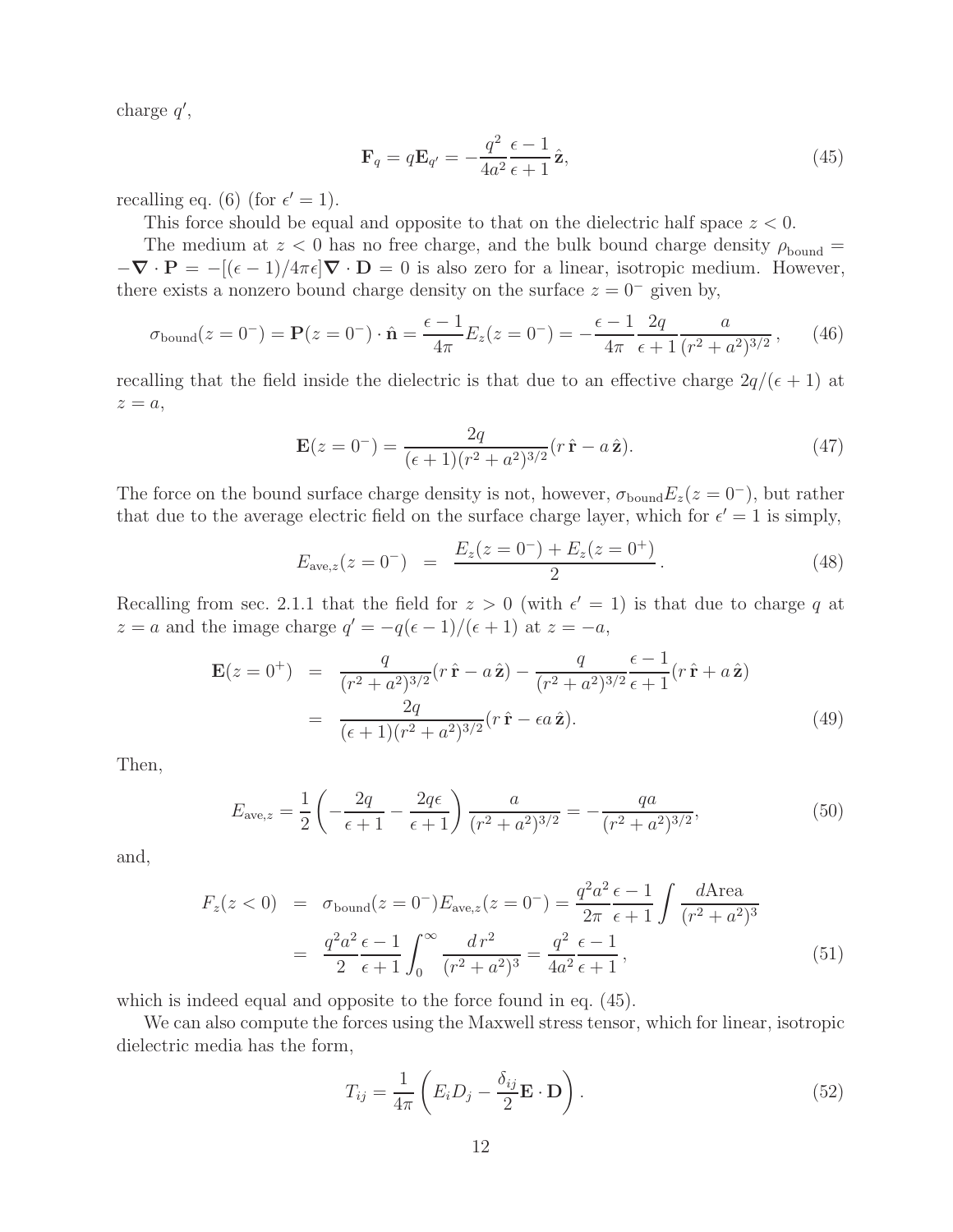The force on the charge q and on the dielectric medium at  $z < 0$  can be computed by considering surfaces at  $z = 0^+$  (in vacuum) that are completed by infinite hemispheres towards positive and negative z, respectively. Since the stress tensor varies as  $1/r<sup>4</sup>$  on these infinite hemispheres there is no contribution to the forces from these surfaces, so the force on the charge q is equal and opposite to that on the medium at  $z < 0$ . The force on the latter is,

$$
F_z(z<0) = \int_{z=0^+} T_{zz} d\mathbf{A} \mathbf{r} \mathbf{e} \mathbf{a}_z = \frac{1}{4\pi} \int_{z=0^+} \left( E_z^2(z=0^+) - \frac{E^2(z=0^+)}{2} \right) d\mathbf{A} \mathbf{r} \mathbf{e} \mathbf{a}
$$
  
\n
$$
= \frac{1}{4\pi} \int_0^\infty \pi \, dr^2 \left( \frac{4q^2 \epsilon^2 a^2}{(\epsilon+1)^2 (r^2+a^2)^3} - \frac{2q^2 (r^2+\epsilon^2 a^2)}{(\epsilon+1)^2 (r^2+a^2)^3} \right)
$$
  
\n
$$
= \frac{q^2}{2(\epsilon+1)^2} \int_0^\infty dr^2 \frac{\epsilon^2 a^2 - r^2}{(r^2+a^2)^3} = \frac{q^2}{2(\epsilon+1)^2} \left[ \frac{\epsilon^2 a^2}{2a^4} - \left( \frac{1}{a^2} - \frac{a^2}{2a^4} \right) \right]
$$
  
\n
$$
= \frac{q^2}{4a^2} \frac{\epsilon-1}{\epsilon+1}, \tag{53}
$$

using Dwight 91.3 [27], which is the same result as found in eq.  $(51).<sup>14</sup>$  This reinforces the author's view that the stress tensor is the most reliable method of computation of forces in electromagnetic examples, in that only the total electromagnetic fields need be used (without need for discussion of effective charge densities and effective average fields as in eqs. (46)-  $(51)$ ).<sup>15</sup>

#### **3.1.2** - $\epsilon' \neq 1$

When both  $\epsilon$  and  $\epsilon'$  are different from 1 the electric field on both sides of the interface  $z = 0$ are, recalling sec. 2.1.1,

$$
\mathbf{E}(z=0^{-}) = \frac{q}{(r^2 + a^2)^{3/2}} \frac{2}{\epsilon' + \epsilon} (r \hat{\mathbf{r}} - a \hat{\mathbf{z}}),
$$
(54)

and,

$$
\mathbf{E}(z=0^{+}) = \frac{q}{\epsilon'(r^{2}+a^{2})^{3/2}}(r\,\hat{\mathbf{r}}-a\,\hat{\mathbf{z}}) - \frac{q}{\epsilon'(r^{2}+a^{2})^{3/2}}\frac{\epsilon-\epsilon'}{\epsilon+\epsilon'}(r\,\hat{\mathbf{r}}+a\,\hat{\mathbf{z}})
$$

$$
= \frac{2q}{\epsilon'(\epsilon+\epsilon')(r^{2}+a^{2})^{3/2}}(\epsilon'r\,\hat{\mathbf{r}}-ea\,\hat{\mathbf{z}}), \tag{55}
$$

so that  $E_r$  is continuous across the interface. The bound surface charge densities are then,

$$
\sigma_{\text{bound}}(z=0^-) = \mathbf{P}(z=0^-) \cdot \hat{\mathbf{n}}^- = \frac{\epsilon - 1}{4\pi} \mathbf{E}(z=0^-) \cdot \hat{\mathbf{z}} = -\frac{qa(\epsilon - 1)}{2\pi(\epsilon + \epsilon')(r^2 + a^2)^{3/2}},\tag{56}
$$

and,

$$
\sigma_{\text{bound}}(z = 0^+) = \mathbf{P}(z = 0^+) \cdot \hat{\mathbf{n}}^+ = -\frac{\epsilon'-1}{4\pi} \mathbf{E}(z = 0^+) \cdot \hat{\mathbf{z}} = \frac{qa\epsilon(\epsilon'-1)}{2\pi\epsilon'(\epsilon+\epsilon')(r^2+a^2)^{3/2}}.
$$
 (57)

 $14A$  peculiar use of the stress tensor was made in sec. IIIC of [26], which led to the erroneous conclusion that a new form of the stress tensor must be invented to compute forces on dielectrics.

<sup>15</sup>For other examples that illustrate this view, see [28, 29].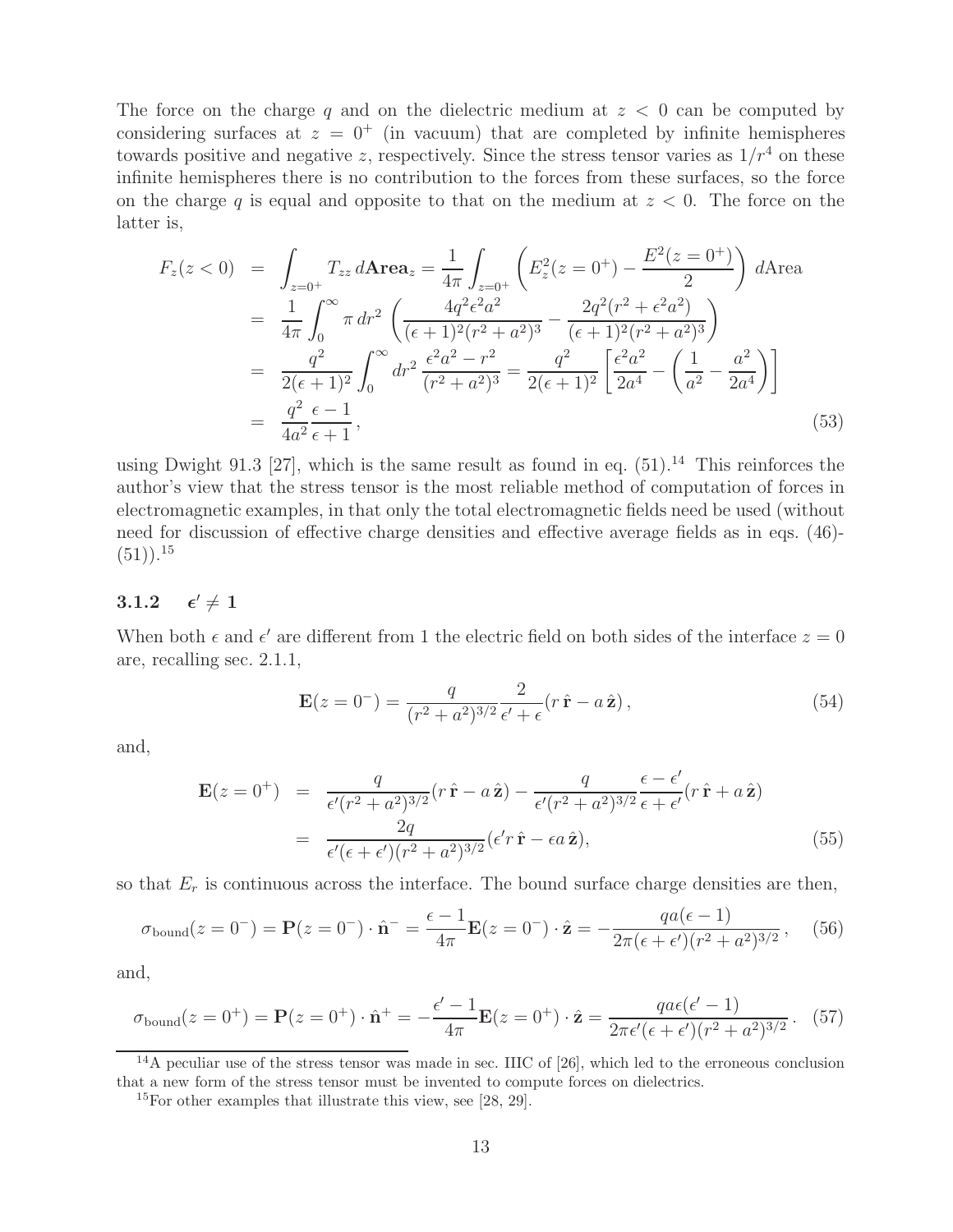The electric field component  $E_z$  at  $z = 0$  can be defined as,

$$
E_z(z=0) = E_z(z=0^-) + 4\pi\sigma_{\text{bound}}(z=0^-) = E_z(z=0^+) - 4\pi\sigma_{\text{bound}}(z=0^+) = -\frac{2qa\epsilon}{(\epsilon + \epsilon')(r^2 + a^2)^{3/2}},
$$
(58)

so the electric field exactly at the interface is,

$$
\mathbf{E}(z=0) = \frac{2q}{(\epsilon + \epsilon')(r^2 + a^2)^{3/2}} (r\,\hat{\mathbf{r}} - \epsilon a\,\hat{\mathbf{z}}). \tag{59}
$$

The force on the medium at  $z < 0$  can be computed as,

$$
F_z(z<0) = \sigma_{\text{bound}}(z=0^-) \frac{E_z(z=0^-) + E_z(z=0)}{2} = \frac{q^2 a^2}{2\pi} \frac{(\epsilon - 1)(\epsilon + 1)}{(\epsilon + \epsilon')^2} \int \frac{d\text{Area}}{(r^2 + a^2)^3}
$$

$$
= \frac{q^2 a^2}{2} \frac{\epsilon^2 - 1}{(\epsilon + \epsilon')^2} \int_0^\infty \frac{dr^2}{(r^2 + a^2)^3} = \frac{q^2}{4a^2} \frac{\epsilon^2 - 1}{(\epsilon + \epsilon')^2}, \tag{60}
$$

and also via the stress tensor at the interface (where  $D = E$ ) as,

$$
F_z(z<0) = \int_{z=0} T_{zz} d\mathbf{A} \mathbf{r} \mathbf{e} \mathbf{a}_z = \frac{1}{4\pi} \int_{z=0^+} \left( E_z^2(z=0) - \frac{E^2(z=0)}{2} \right) d\mathbf{A} \mathbf{r} \mathbf{e} \mathbf{a}
$$
  
\n
$$
= \frac{1}{4\pi} \int_0^\infty \pi \, dr^2 \left( \frac{4q^2 \epsilon^2 a^2}{(\epsilon + \epsilon')^2 (r^2 + a^2)^3} - \frac{2q^2 (r^2 + \epsilon^2 a^2)}{(\epsilon + \epsilon')^2 (r^2 + a^2)^3} \right)
$$
  
\n
$$
= \frac{q^2}{2(\epsilon + \epsilon')^2} \int_0^\infty dr^2 \frac{\epsilon^2 a^2 - r^2}{(r^2 + a^2)^3} = \frac{q^2}{2(\epsilon + \epsilon')^2} \left[ \frac{\epsilon^2 a^2}{2a^4} - \left( \frac{1}{a^2} - \frac{a^2}{2a^4} \right) \right]
$$
  
\n
$$
= \frac{q^2}{4a^2} \frac{\epsilon^2 - 1}{(\epsilon + \epsilon')^2}.
$$
 (61)

The force on all material at  $z > 0$ , *i.e.*, the original charged wire plus the medium with relative permittivity  $\epsilon'$ , is equal and opposite to that of eqs. (60)-(61).

The issue of the force on the "point" charge  $q$  is delicate in macroscopic electrodynamics, as the size of a "point" charge is smaller than the length scale over which the macroscopic averages are taken. Following Lord Kelvin (for example, p. 397 of [30]), we can suppose the charge resides in a cavity that is otherwise vacuum and compute the electric field in this cavity due to the bound charge densities outside it. Of course, the result is famously dependent on the shape of the cavity. For a spherical cavity, the field inside is given by,<sup>16</sup>

$$
\mathbf{E}_{\rm in} = \frac{3\epsilon'}{2\epsilon' + 1} \mathbf{E}_{\rm out},\tag{62}
$$

where  $\mathbf{E}_{\text{out}}$  is the field at the position of the cavity (in a medium with relative permittivity  $\epsilon'$ ) in its absence.

In the present example, it seems reasonable to take  $\mathbf{E}_{\text{out}}$  to be the field at the position of the charge q due to the image charge  $q'$  at  $z = -a$ ,

$$
\mathbf{E}_{\text{out}} = -\frac{q}{4\epsilon' a^2} \frac{\epsilon - \epsilon'}{\epsilon + \epsilon'} \hat{\mathbf{z}},\tag{63}
$$

 $16$ See, for example, sec. 4.4 of [3].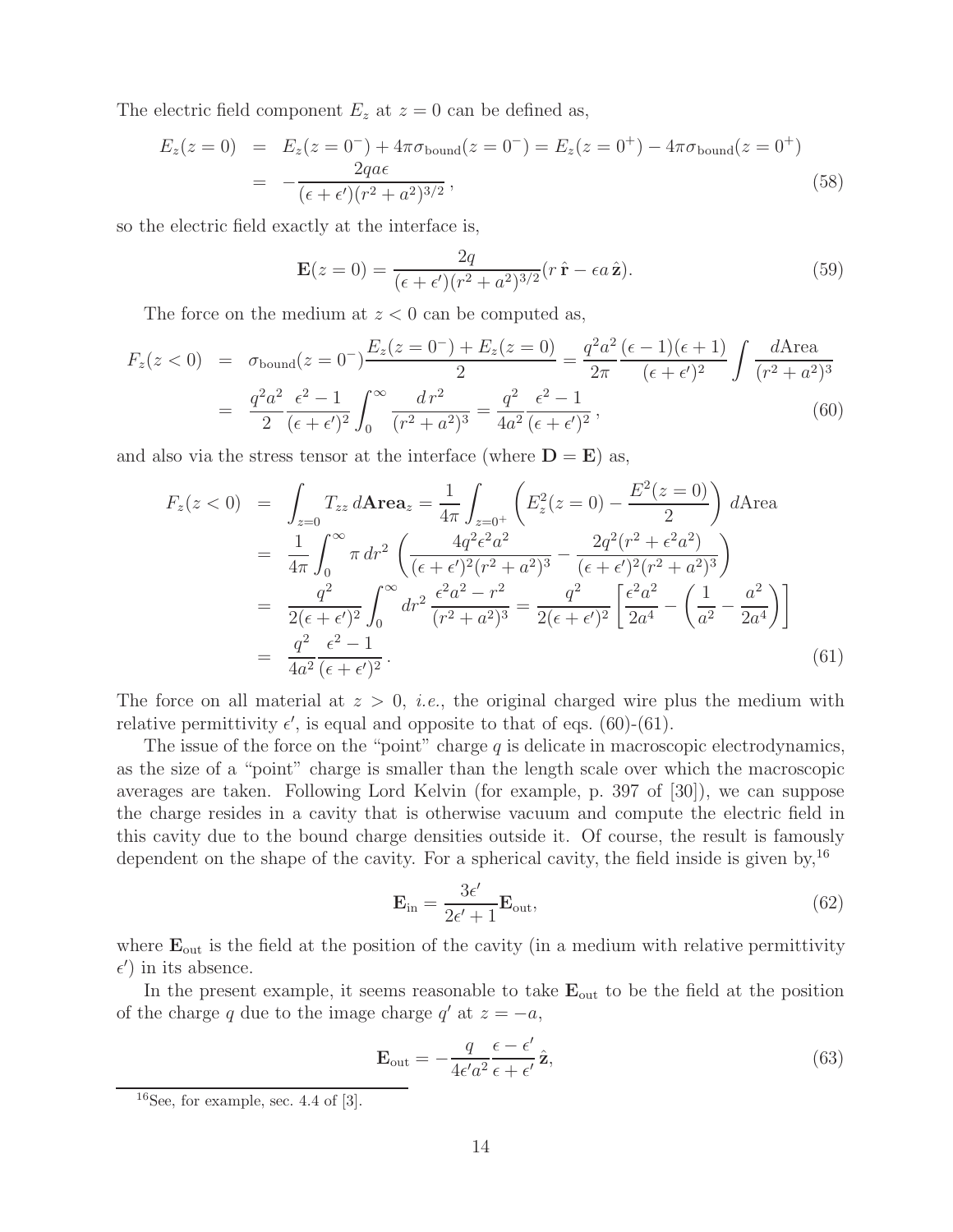in which case the force on the charge  $q$  is,

$$
\mathbf{F}_q = q\mathbf{E}_{\rm in} = -\frac{3q^2}{4a^2} \frac{\epsilon - \epsilon'}{(\epsilon + \epsilon')(2\epsilon' + 1)} \hat{\mathbf{z}},\tag{64}
$$

which reduces to eq. (45) if  $\epsilon' = 1$ . However, this force is not of the form  $\mathbf{F}_q = q\mathbf{E}_{\text{total}}$ or  $\mathbf{F}_q = q\mathbf{E}_{\text{out}}$ , as might be expected by a naïve extrapolation of the microscopic force law  $\mathbf{F}_q = q\mathbf{E}$ .

#### **3.2 Line Charge Outside a Dielectric Cylinder**

The force (per unit length) on a line charge q (per unit length) at  $x = b$  in vacuum in the presence of a cylinder of relative permittivity  $\epsilon$  at  $r < a$  can be computed as that due to the electric field of the image charges  $\pm q(\epsilon - 1)/(\epsilon + 1)$  at the origin and at  $x = a^2/b$ ,

$$
\mathbf{F}_q = q\mathbf{E}_{\text{image}} = -q^2 \frac{\epsilon - 1}{\epsilon + 1} \left( \frac{1}{b - a^2/b} - \frac{1}{b} \right) \hat{\mathbf{x}} = -q^2 \frac{\epsilon - 1}{\epsilon + 1} \frac{a^2}{b(b^2 - a^2)} \hat{\mathbf{x}},\tag{65}
$$

recalling sec. 2.1.2 (for  $\epsilon' = 1$ ).<sup>17</sup> The force on the cylinder is equal and opposite, as can be confirmed by use of the stress tensor at  $r = a^+$ .

### **3.3 Line Current Outside a Permeable Half Space**

The force (per unit length) on a line current I at  $x = a$  in vacuum in the presence of a medium of relative permeability  $\mu$  at  $x < 0$  can be computed as that due to the magnetic field of the image current  $I(\mu - 1)/(\mu + 1)$  at  $x = -a$ ,

$$
\mathbf{F}_I = \frac{\mathbf{I} \times \mathbf{B}_{\text{image}}}{c} = -\frac{I^2}{c^2 a} \frac{\mu - 1}{\mu + 1} \hat{\mathbf{x}},\tag{66}
$$

recalling sec. 2.3.1 (for  $\mu' = 1$ ). The force on the cylinder is equal and opposite, as can be confirmed by use of the stress tensor at  $x = 0^+$ .

#### **3.4 Line Current Outside a Permeable Cylinder**

The force (per unit length) on a line current I at  $x = b$  in vacuum in the presence of a cylinder of relative permeability  $\mu$  at  $r < a$  can be computed as that due to the magnetic field of the image currents  $\mp I(\mu-1)/(\mu+1)$  at the origin and at  $x=a^2/b$ ,

$$
\mathbf{F}_I = \frac{\mathbf{I} \times \mathbf{B}_{\text{image}}}{c} = -\frac{2I^2}{c^2} \frac{\mu - 1}{\mu + 1} \left( \frac{1}{b - a^2/b} - \frac{1}{b} \right) \hat{\mathbf{x}} = -\frac{2I^2}{c^2} \frac{\mu - 1}{\mu + 1} \frac{a^2}{b(b^2 - a^2)} \hat{\mathbf{x}},\tag{67}
$$

recalling sec. 2.3.2 (for  $\mu' = 1$ ).<sup>18</sup> The force on the cylinder is equal and opposite, as can be confirmed by use of the stress tensor at  $r = a^+$ .

<sup>&</sup>lt;sup>17</sup>The related problem of a line charge inside a cylindrical cavity in an otherwise infinite dielectric is solved in prob. 4, sec. 6 of [10], where the magnitude of the force is given as  $2bq^2(\epsilon-1)/(a^2-b^2)(\epsilon+1)$ .

 $18$ This result is given in the problem of sec. 35 of [10], which also considers a line current inside a cylindrical cavity in a permeable medium, on which the force has magnitude  $2bI^2(\mu-1)/c^2(a^2-b^2)(\mu+1)$ .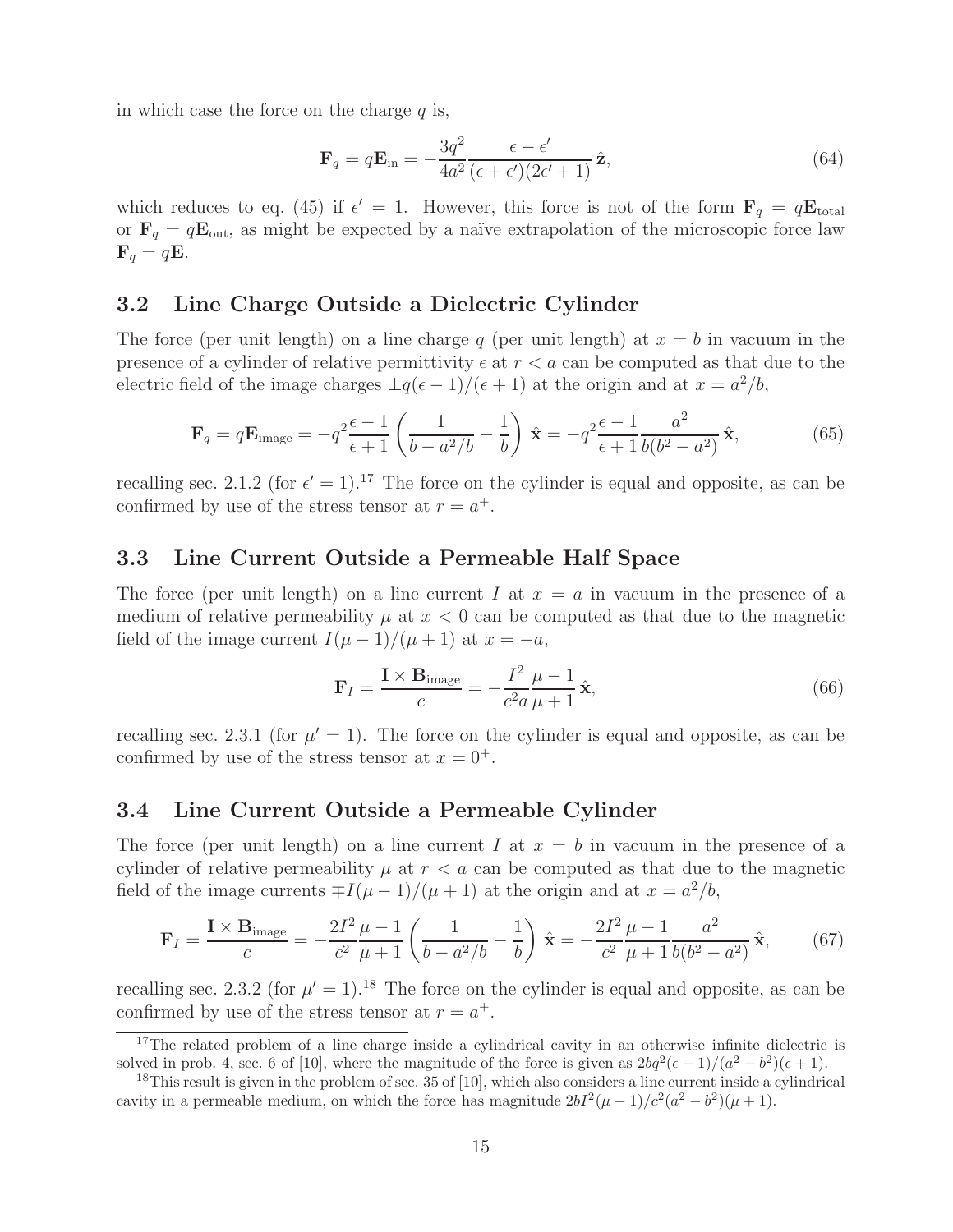# **3.5 Permanent Magnet in Contact with a High Permeability Medium (Refrigerator Magnet)**

If the permanent magnet is magnetized perpendicular to the surface of the high permeability medium, then the magnetization of the image magnet is the same as that of the original, according to sec. 2.3.3. The magnet is attracted to the medium with a force  $\int B^2 dA \text{rea/}8\pi$ , where **B** is the magnetic field at the symmetry plane of the original magnet plus its image. For example, if the original magnet is a hemisphere of radius a and uniform magnetization **M** perpendicular to its base, the combination of original plus image magnet is spherical, with well-known fields, and the attractive force is  $\pi^2 a^2 M^2$  [31].

# **References**

- [1] W. Thomson, *Geometrical Investigations with Reference to the Distribution of Electricity on Spherical Conductors*, Camb. Dublin Math. J. **3**, 141 (1848), http://kirkmcd.princeton.edu/examples/EM/thomson\_cdmj\_3\_131\_48.pdf
- [2] P. Hammond, *Electric and Magnetic Images*, Proc. IEE **107**, 306 (1960), http://kirkmcd.princeton.edu/examples/EM/hammond\_piee\_107\_306\_60.pdf
- [3] J.D. Jackson, *Classical Electrodynamics*, 2nd ed. (Wiley, 1975), http://kirkmcd.princeton.edu/examples/EM/jackson\_ce2\_75.pdf http://kirkmcd.princeton.edu/examples/EM/jackson\_ce3\_99.pdf
- [4] T. Sometani, *Image method for a dielectric plate and a point charge*, Eur. J. Phys. **21**,  $549$   $(2000)$ , http://kirkmcd.princeton.edu/examples/EM/sometani\_ejp\_21\_549\_00.pdf
- [5] V. Ivchenko, *On the interaction force between a point charge and an infinite dielectric plate of finite thickness*, Eur. J. Phys. **41**, 015201 (2020), http://kirkmcd.princeton.edu/examples/EM/ivchenko\_ejp\_41\_015201\_20.pdf
- [6] K.T. McDonald, *Doubly Negative Metamaterials* (Apr. 14, 20010), http://kirkmcd.princeton.edu/examples/metamaterials.pdf
- [7] Y. Urzhumov *et al.*, *Magnetic levitation of metamaterial bodies enhanced with magnetostatic surface resonances*, Phys. Rev. B **85**, 054430 (2012), http://kirkmcd.princeton.edu/examples/EM/urzhumov\_prb\_85\_054430\_12.pdf
- [8] D.J. Griffiths, *Introduction to Electrodynamics*, 4<sup>th</sup> ed. (Pearson, 2012), http://kirkmcd.princeton.edu/examples/EM/griffiths\_em3.pdf
- [9] W.R. Smythe, *Static and Dynamic Electricity*, 3rd ed. (McGraw-Hill, 1968), http://kirkmcd.princeton.edu/examples/EM/smythe\_50.pdf
- [10] L.D. Landau, E.M. Lifshitz and L.P. Pitaevskii, *Electrodynamics of Continuous Media*, 2nd ed. (Butterworth-Heinemann, 1984), http://kirkmcd.princeton.edu/examples/EM/landau\_ecm2.pdf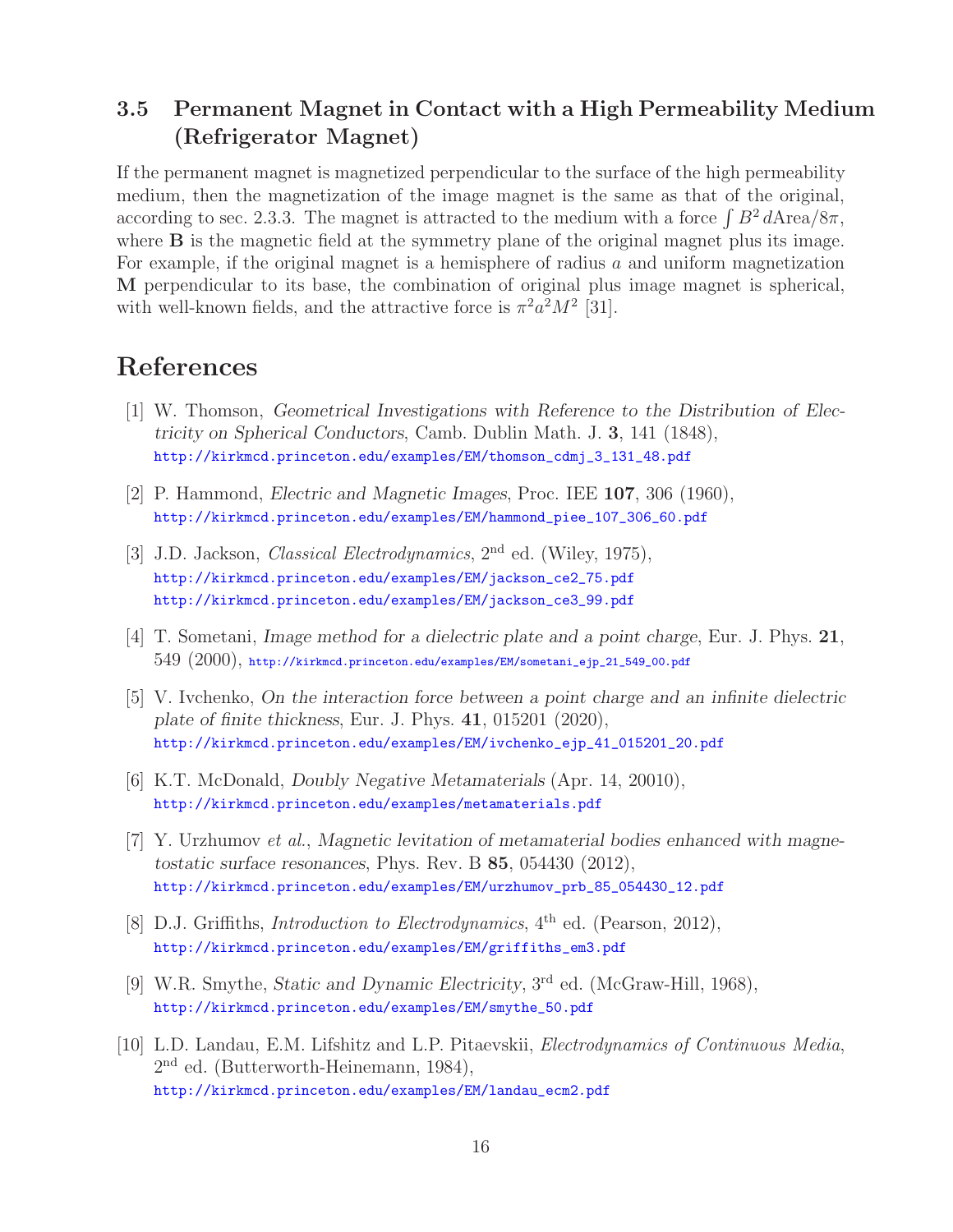- [11] I.V. Lindell and K.I. Nikoskinen, *Two-dimensional image method for time-harmonic line current in front of a material cylinder*, Elec. Eng. **81**, 357 (1999), http://kirkmcd.princeton.edu/examples/EM/lindell\_ee\_81\_357\_99.pdf
- [12] C. Neumann, *Hydrodynamische Untersuchungen nebst einem Anhange ¨uber die Probleme der Elektrostatik und der Magnetischen Induction* (Teubner, 1883), pp. 272-282, http://kirkmcd.princeton.edu/examples/EM/neumann\_83.pdf
- [13] I.V. Lindell, *Electrostatic image theory for the dielectric sphere*, Radio Sci. **27**, 1 (1992), http://kirkmcd.princeton.edu/examples/EM/lindell\_rs\_27\_1\_92.pdf
- [14] I.V. Lindell, *Image theory for electrostatic and magnetostatic problems involving a material sphere*, Am. J. Phys. **61**, 39 (1993), http://kirkmcd.princeton.edu/examples/EM/lindell\_ajp\_61\_39\_93.pdf
- [15] W.T. Norris, *Charge images in a dielectric sphere* IEE Proc. Sci. Meas. Tech. **142**, 142, 495 (1995), http://kirkmcd.princeton.edu/examples/EM/norris\_ieepsmt\_142\_142\_95.pdf
- [16] K.T. McDonald and T.J. Maloney, *Leaky Capacitors* (Oct. 7, 2001), http://kirkmcd.princeton.edu/examples/leakycap.pdf
- [17] K.T. McDonald, *Currents in a Conducting Sheet with a Hole* (Feb. 22, 2006), http://kirkmcd.princeton.edu/examples/panofsky\_7-3.pdf
- [18] H.C. Ohanian, *On the approach to electro- and magneto-static equilibrium*, Am. J. Phys. **51**, 1020 (1983), http://kirkmcd.princeton.edu/examples/EM/ohanian\_ajp\_51\_1020\_83.pdf
- [19] R.T. Shuey and M. Johnson, *On the Phenomenology of Electrical Relaxation in Rocks*, Geophysics **38**, 37 (1973), http://kirkmcd.princeton.edu/examples/EM/shuey\_geophysics\_38\_37\_73.pdf
- [20] K.T. McDonald, *Poynting's Theorem with Magnetic Monopoles* (May 1, 2013), http://kirkmcd.princeton.edu/examples/poynting.pdf
- [21] M. Mansuripur, *Trouble with the Lorentz Law of Force: Incompatibility with Special Relativity and Momentum Conservation*, Phys. Rev. Lett. **108**, 193901 (2012), http://kirkmcd.princeton.edu/examples/EM/mansuripur\_prl\_108\_193901\_12.pdf
- [22] K.T. McDonald, *Mansuripur's Paradox* (May 2, 2012), http://kirkmcd.princeton.edu/examples/mansuripur.pdf
- [23] K.T. McDonald, *Biot-Savart vs. Einstein-Laub Force Law* (May 21, 2013), http://kirkmcd.princeton.edu/examples/laub.pdf
- [24] R. Mach-Batlle *et al.*, *Tailoring Magnetic Fields in Inaccessible Regions*, Phys. Rev. Lett. **125**, 1772043 (2020), http://kirkmcd.princeton.edu/examples/EM/mach\_prl\_125\_177204\_20.pdf
- [25] M. Beleggia, D. Vokoun and M. De Graef, *Forces Between a Permanent Magnet and a Soft Magnetic Plate*, IEEE Mag. Lett. **3**, 0500204 (2012), http://kirkmcd.princeton.edu/examples/EM/beleggia\_ieeeml\_3\_0500204\_12.pdf